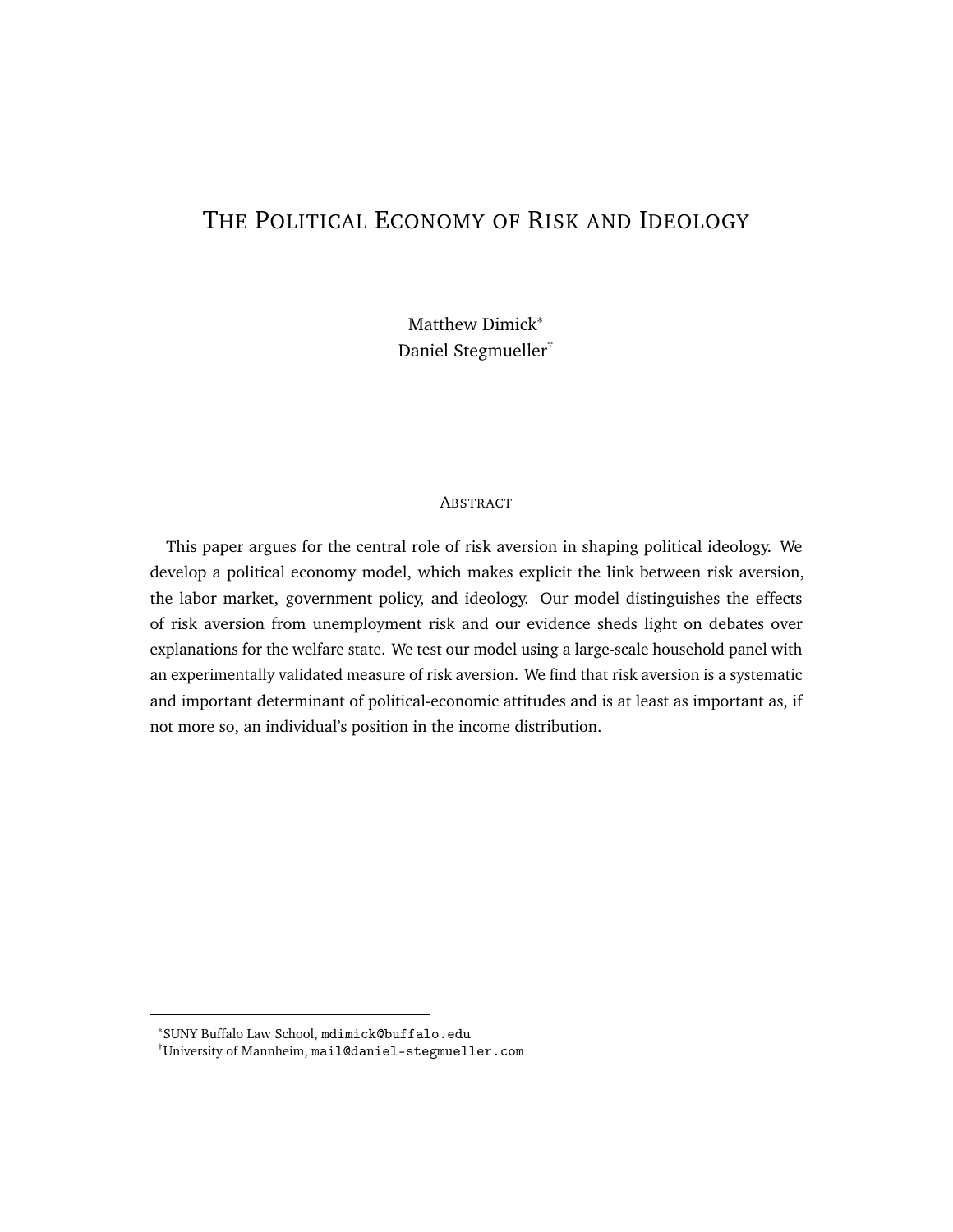## I. INTRODUCTION

This paper argues for the importance of risk aversion in shaping individuals' political ideology. We argue that risk aversion is linked to political ideology through an economic channel, and formalize this idea in a political-economy model of policy choice. An individual's level of risk aversion shapes how she translates labor market risks, such as income losses due to unemployment, into demand for social protection. Preferences for social protection, in turn, influence an individual's political ideology. To test the predictions from our theoretical model we use survey data on individuals' ideological position combined with an experimentally validated measurement system of risk aversion. This allows us to test the importance of risk aversion with a large representative sample. We develop an explicit measure of risk aversion, which takes into account that survey-based risk aversion measures are imperfect and noisy, and include it in a model of individuals' ideology. Our results show that risk aversion is an important determinant of political attitudes and is at least as important as, if not more so, an individual's position in the income distribution.

Our political-economic argument linking risk aversion and ideology sits alongside a larger literature that posits more and more possible links between basic individual characteristics, such as personality traits, and political ideology and behavior (see, e.g., Mondak and Halperin 2008; Vecchione and Caprara 2009; Gerber et al. 2010; Mondak et al. 2010; Morton, Tyran, and Wengstrom 2011). With respect to this literature, our main contribution is to develop a clear theoretical framework linking basic individual characteristics—in this case, aversion to risk—to political ideology. By no means does our "economic" channel need to be exclusive. In both our theoretical and empirical models we allow for non-economic motivations. But as we show below, our findings concerning the importance of risk aversion is strongly robust even when accounting for important so-called "second dimension" determinants of ideology, such as religiosity.

To the best of our knowledge, we are the first to provide theory and evidence of the ideology effects of risk aversion in the political economy literature.<sup>3</sup> Risk aversion is central for political economy explanations of economic preferences and ideology, but so far it has not been studied directly. To cite two seminal examples, both Moene and Wallerstein (2001) and Iversen and Soskice (2001) use risk aversion as a fundamental building block in their models. Moene and Wallerstein argue that a decrease in inequality can increase support for redistribution as long

 ${}^{3}$ For a recent analysis of the effects of risk aversion on political participation outside of the political economy literature, see Kam (2012). Furthermore, we note that whether risk aversion is endogenous to other factors, such as culture (Douglas and Wildavsky 1983; Wildavsky 1987), is a question that remains outside of the scope of this present study, where we focus on individual-level variation in risk aversion.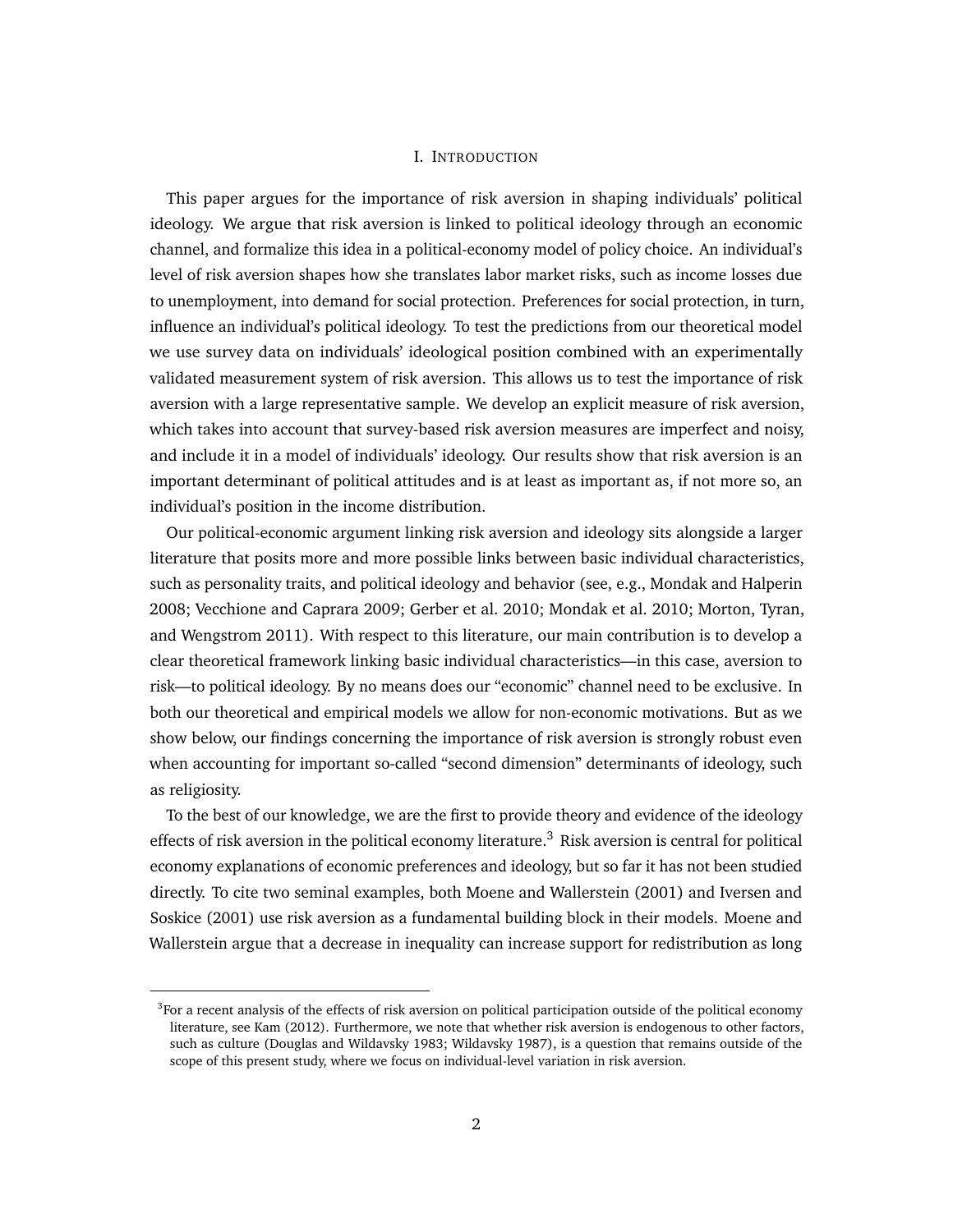as individuals are sufficiently risk averse. They assume that individuals are characterized by a degree of risk aversion such that demand for social insurance will increase as income goes up. In Iversen and Soskice (2001), individuals with more specific skills demand more social spending. In particular, their theory predicts that skill specificity, holding income constant, has an effect on social policy preferences if and only if individuals are risk averse. Risk aversion is therefore essential to their asset theory of social policy preferences.

Our argument is different from the one made in the literature linking economic risks to support for social policies. This rapidly growing literature argues that *occupational unemployment risk* is a critical factor shaping social policy preferences (see for example Cusack, Iversen, and Rehm (2006); Rehm (2009, 2011a); and Rehm, Hacker, and Schlesinger (2012)). We agree that this research program has delivered convincing empirical evidence, demonstrating that unemployment risk is related to the demand for social policy. However, as our political economy model makes clear, an individual's *risk aversion* is quite distinct from unemployment risk. To see why this is the case, consider a simple example. There are two individuals, neither of whom faces any unemployment risk. Suppose individual *A* earns \$40,000 per year, while *B* earns \$30,000. All else equal, extensive theory and data would predict that *B* would prefer more redistribution than *A*, because she is poorer. Now consider individual *C*, who also makes \$40,000 but is subject to a 25% chance of becoming unemployed, in which case she earns nothing. The expected income of *C* is  $0.75 \times $40,000 = $30,000$ . *C* would also prefer more redistribution than *A*, but in this case, because her *expected* income is lower. This is the effect that Cusack, Iversen, and Rehm (2006) and Rehm (2009, 2011b) identify.

Let us now introduce the idea of risk aversion. We can capture this idea formally with any *concave* utility function. To take a simple example, suppose a person values a dollar of income according to the following function:  $u(\hat{s}) = \sqrt{\hat{s}}$ . In this case, *B* values her expected income of \$30,000 at  $\sqrt{30,000} = 173.20$ . In contrast, *C* values her identical expected income at  $0.75 \times \sqrt{40,000} = 150$ . Even though both *B* and *C* have identical expected income, *B*'s utility is higher than *C*'s. Notice that if *C* were making a bet, she would take the \$30,000 with certainty, and forgo the three-quarters chance of getting \$40,000 even though the expected value of the two bets is equal.

Indeed, *C*'s refusal to accept a "fair bet," can help us understand the demand for social insurance. Suppose that *C* is employed and pays an insurance company \$4,000—or that the government taxes *C*'s income at a 10% rate—in exchange for the right to receive \$4,000 if she becomes unemployed. This makes her expected utility  $0.75 \times \sqrt{36,000} + 0.25 \times \sqrt{4,000} =$ 158.11. Having insurance improves *C*'s utility over that without any insurance. But note that her expected income with insurance is now *lower*:  $0.75 \times $36,000 + 0.25 \times $4,000 =$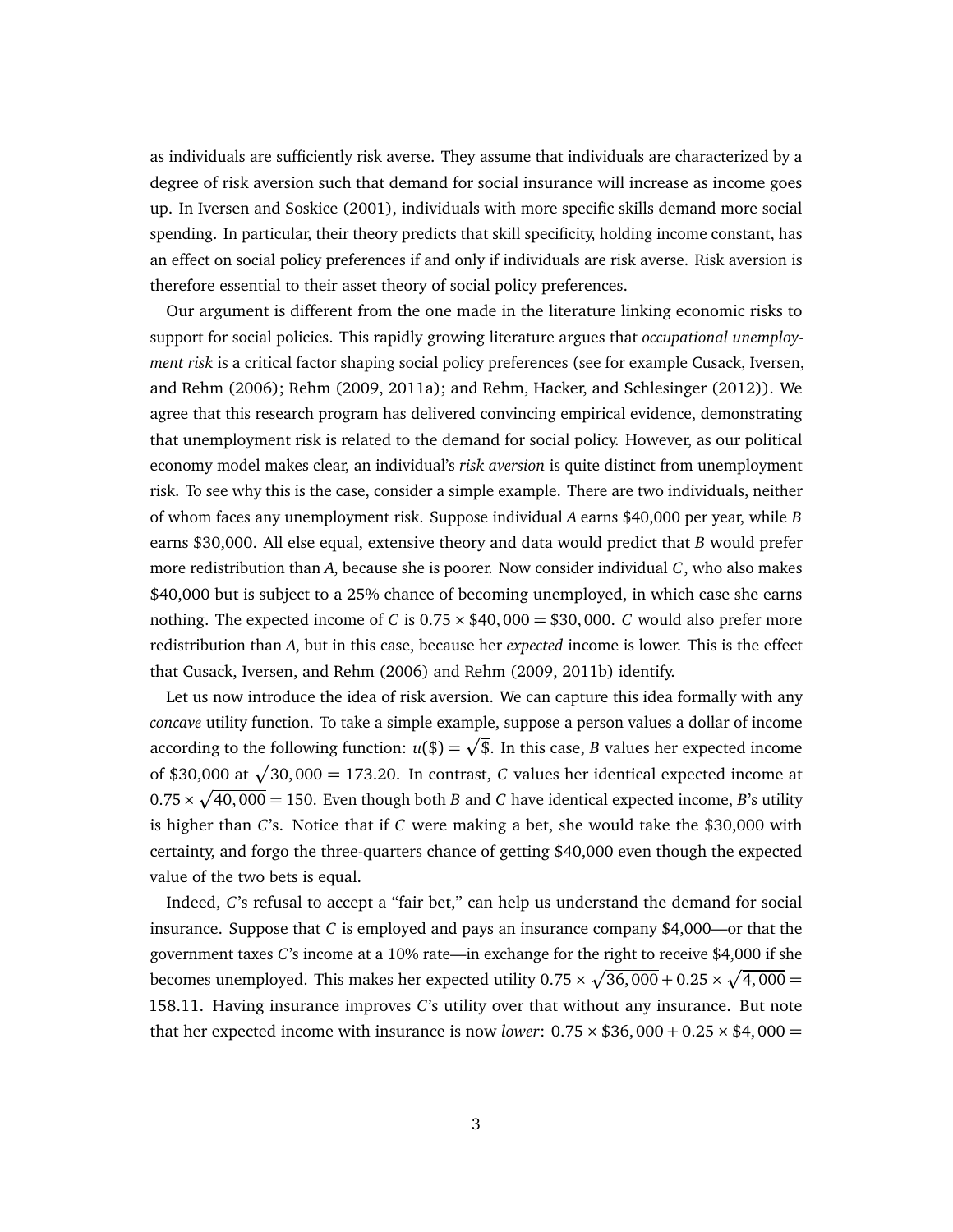\$28, 000 *<* \$30, 000. This underscores the importance of the concavity of the utility function: an individual values a dollar less when employed than when unemployed. She would therefore prefer to *pay* to have more income when unemployed.4

These examples illustrate the distinct behavioral assumptions that differentiate the effects of unemployment risk from risk aversion on social policy preferences. This distinction is important because it is linked with very different explanations for the development of the welfare state. One perspective views the welfare state as a mechanism to *redistribute* income from rich to poor. Another views the welfare state as a vehicle for providing *insurance* to protect against social and economic risks. Unemployment risk is therefore a redistributive motive: it increases the demand for social policy because it *reduces* expected income. In contrast, risk aversion is inherently an insurance motive: it increases demand for social policy because it mitigates the *noisiness* of the expected stream of income. Moreover, without risk aversion, the reason that *B* and *C* in the examples above prefer more social spending is behaviorally equivalent: they are both *poorer* than *A*. In contrast, with risk aversion, *C* prefers more social spending than *B*, even though they have identical expected income.

In the next section we develop a formal model of the labor market, government policy, and political ideology. From this model, we then derive testable implications for how risk aversion, income, and unemployment risk influence individuals' social policy preferences.

## II. MODEL

Consider a continuum of individuals of size one, distinguished by two characteristics: their productivity (or wage rate if the labor market is perfectly competitive), *w*, and their degree of risk aversion,  $\sigma$ . We assume that  $w \in W = \mathbf{R}_+$  and  $\sigma \in \Sigma = \mathbf{R}_+$  respectively have cumulative distribution  $G(w)$  and  $H(\sigma)$ , positive probability density  $g(w)$  and  $h(\sigma)$ , have finite expectation, and are i.i.d. Further, let  $s \in S = W \times \Sigma$ . A type-*s* worker thus has characteristics  $(w, \sigma)$ .

Each individual has a utility function over a set of policies,  $i \in N$ ,  $N = \{1, 2, ..., n\}$ . We define an individuals' ideal points over policies as her ideology.<sup>5</sup> In this conception, ideology is explicitly multidimensional. However, in many cases, individuals must make

<sup>4</sup>More generally, as shown in Rothschild and Stiglitz (1970), we can say that if a gamble *Y* is a mean-preserving spread of a gamble *X* or, equivalently, if *X* second-order stochastically dominates *Y* , then a person with any concave utility function will prefer *X* to *Y* .

 $5$ Our definition of ideology collapses the distinction between that term and an individual's policy preferences. Without altering results, we could retain this nuance by using a model proposed by Hinich and Munger (1992) or Hinich and Munger (1996).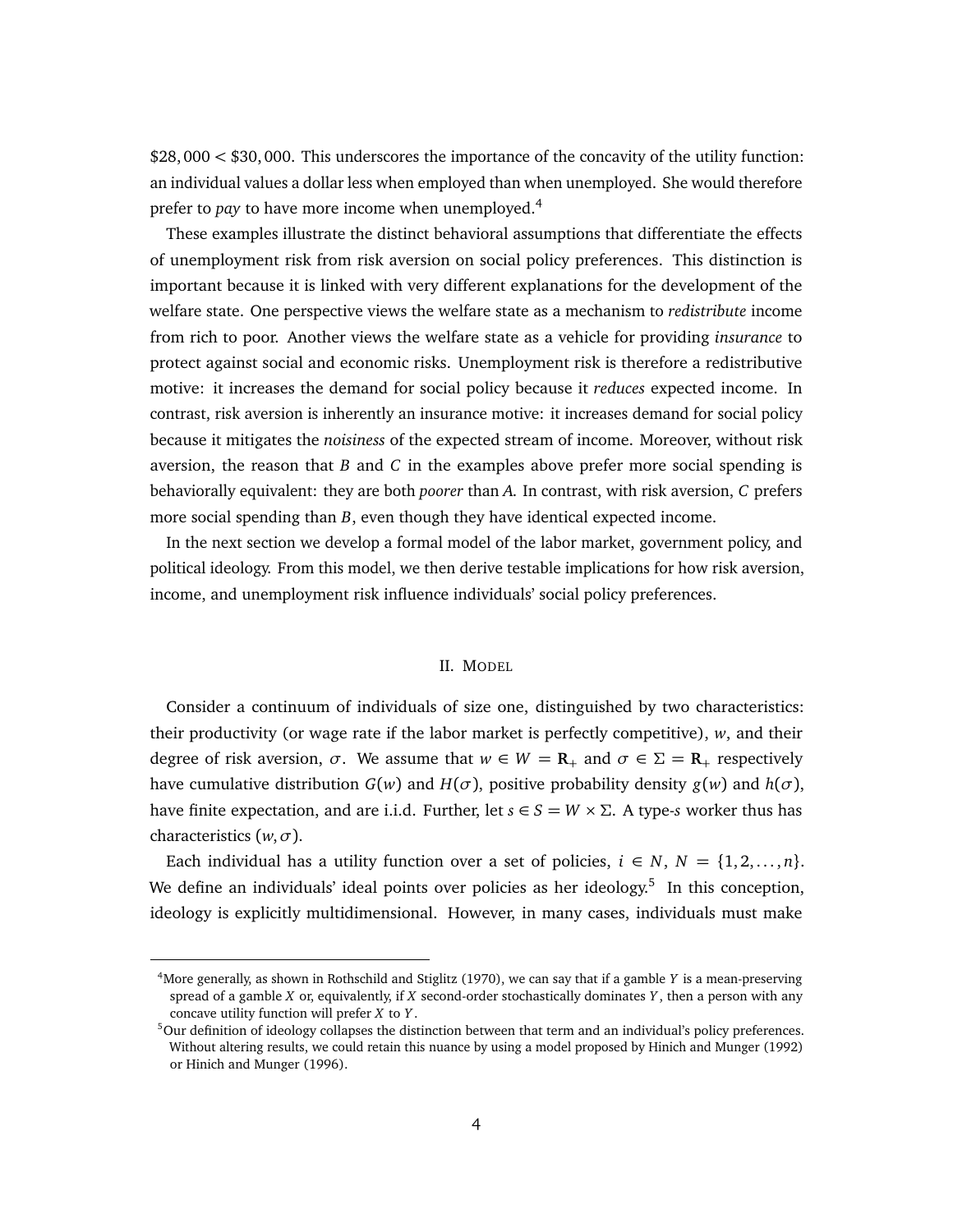single-dimensional choices, such as choosing between a left versus a right politician in an election or, as in our dependent variable, a self-placement on a left-right ideological scale. Therefore, the utility, *Vs*, of an individual with characteristics *s* over the *n*-dimensional policy space takes the form:

$$
V_s(x_1, x_2, \dots, x_n) = \sum_{i=1}^n -(x_i - \bar{x}_{i,s})^2
$$
 (1)

where  $x_i$  is the value for policy *i* and  $\bar{x}_{i,s}$  is individual *s*'s ideal point for that policy. We highlight two features. First, we say that an individual is further left, on a left-right ideological scale, if *s*'s ideal point for policy *i*,  $\bar{x}$ <sub>*i,s*</sub>, is larger than the value for some other individual, *t*,  $\bar{x}_{i,s} > \bar{x}_{i,t}$ . (Also note that the value for policy *i* that maximizes each individual's utility is the one that equals her ideal point.) Although this function assumes that the effect of one policy choice on utility is independent of the other policy choices, this is a stronger assumption than necessary. All we require is that a shift of policy preferences on a *single* dimension have straightforward and discernible effects on an individual's *overall* ideological position.

An individual's ideal point for social spending is an endogenous variable in our model. We posit that it is systematically related to a person's economic situation. To capture this, we assume that each individual also has a von Neumann-Morgenstern utility function *u*(*c*) over final consumption. The function *u* is twice continuously differentiable, strictly increasing, and concave. We employ a standard functional form for analyzing risk aversion, termed constant relative risk aversion:

$$
u(c) = \frac{c^{1-\sigma}}{1-\sigma} \tag{2}
$$

The label for this functional form comes from the fact that the coefficient of risk aversion is constant relative to consumption:  $\sigma = -cu''(c)/u'(c)$ . Thus, this form straightforwardly parametrizes the level of risk aversion, with a larger  $\sigma$  signifying a greater aversion to risk.

Workers can be employed or unemployed. A worker with characteristics *s* is employed with probability  $q_s \equiv q(w, \sigma) \in [0, 1]$  and unemployed with probability  $1 - q_s$ .<sup>6</sup> When employed, their consumption is denoted  $c_E$  and  $c_N$  when unemployed. They can also receive transfers from the government, denoted *b*, that also may depend on their employment status. Fiscal policy is characterized by two parameters: first, the government raises revenue by taxing income, *y*, at a flat-rate,  $\tau \in [0,1]$ . Second, following Moene and Wallerstein (2001),  $\chi \in [0,1]$ 

 $6$ The (un)employment rate varies with a worker's type, but is otherwise exogenous in our model. For a way to make it endogenous in a political economy model, see Dimick and Stegmueller (n.d.). We could also produce a dynamic model with exogenous entry and exit rates into and out of employment, as in Moene and Wallerstein (2001), but doing so would add notational complexity without adding any additional insight to our current model.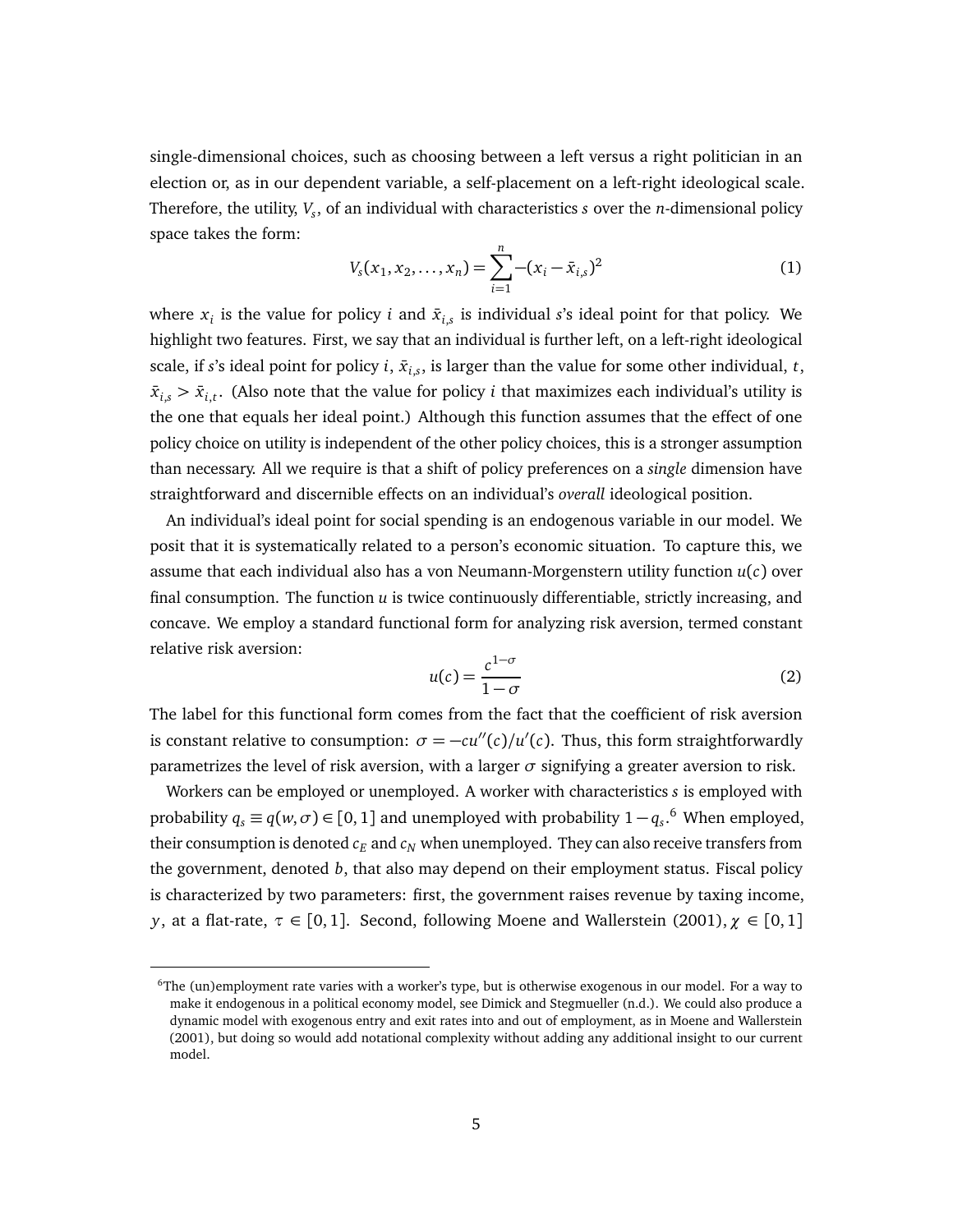determines the share of revenue spent on transfers to employed workers. The parameter  $\gamma$ clarifies the importance of policy design in shaping social spending preferences, especially when individuals are risk averse and desire insurance. In particular, when transfers are targeted only to employed workers ( $\chi = 1$ ), fiscal policy to an important extent is purely redistributive.<sup>7</sup> On the other hand, when transfers are targeted specifically to the unemployed  $(\chi = 0)$ , government transfers come in the form of social insurance. The government is subject to a balanced budget constraint:

$$
b = \tau \bar{z},\tag{3}
$$

where  $\bar{z}$  represents the mean income of income-earning (i.e., employed) workers:

$$
\bar{z} = \int_{\sigma} \int_{w} q(w, \sigma) y(w) dG(w) dH(\sigma).
$$

Letting  $b_E$  be the size of the transfer going to employed workers,  $\bar{q} \equiv \int_{\sigma} \int_{w} q_s dG(w) dH(\sigma)$ the average employment rate,  $b_N$  the size of the transfer going to unemployed workers, and  $1 - \bar{q}$  the average unemployment rate, we can decompose the government's budget constraint (3) into its separate components:

$$
\bar{q}b_E + (1-\bar{q})b_N = \chi \tau \bar{z} + (1-\chi)\tau \bar{z}
$$

Since by definition  $\bar{q}b_E = \chi \tau \bar{z}$  and  $(1 - \bar{q})b_N = (1 - \chi)\tau \bar{z}$  we can solve for the transfer to each group:

$$
b_E = \frac{\chi \tau \bar{z}}{\bar{q}} \quad \text{and} \quad b_N = \frac{(1 - \chi)\tau \bar{z}}{1 - \bar{q}} \tag{4}
$$

Thus, all revenue goes to employed workers when  $\chi = 1$ , but goes to all unemployed workers when  $\chi = 0$ . In contrast to these two scenarios, transfers are universal when  $\chi = \bar{q}$ .

When employed, workers earn income, *y*, by supplying labor,  $l \in [0,\infty)$ . Specifically,  $y = wl$ . However, supplying labor is also costly. The cost of supplying labor is  $C(l)$ , with the cost of labor measured in units of the consumption good and where *C*(*·*) is a differentiable, increasing, and strictly convex function, with  $C(0) = 0$  and  $\lim_{l\to\infty} C'(l) = \infty$ . Thus, the consumption of an employed worker is:

$$
c_E = (1 - \tau)wl + b_E - C(l),
$$
\n(5)

 $<sup>7</sup>$ Not to an unconditional extent, insofar as unemployment is an important determinant of economic inequality.</sup>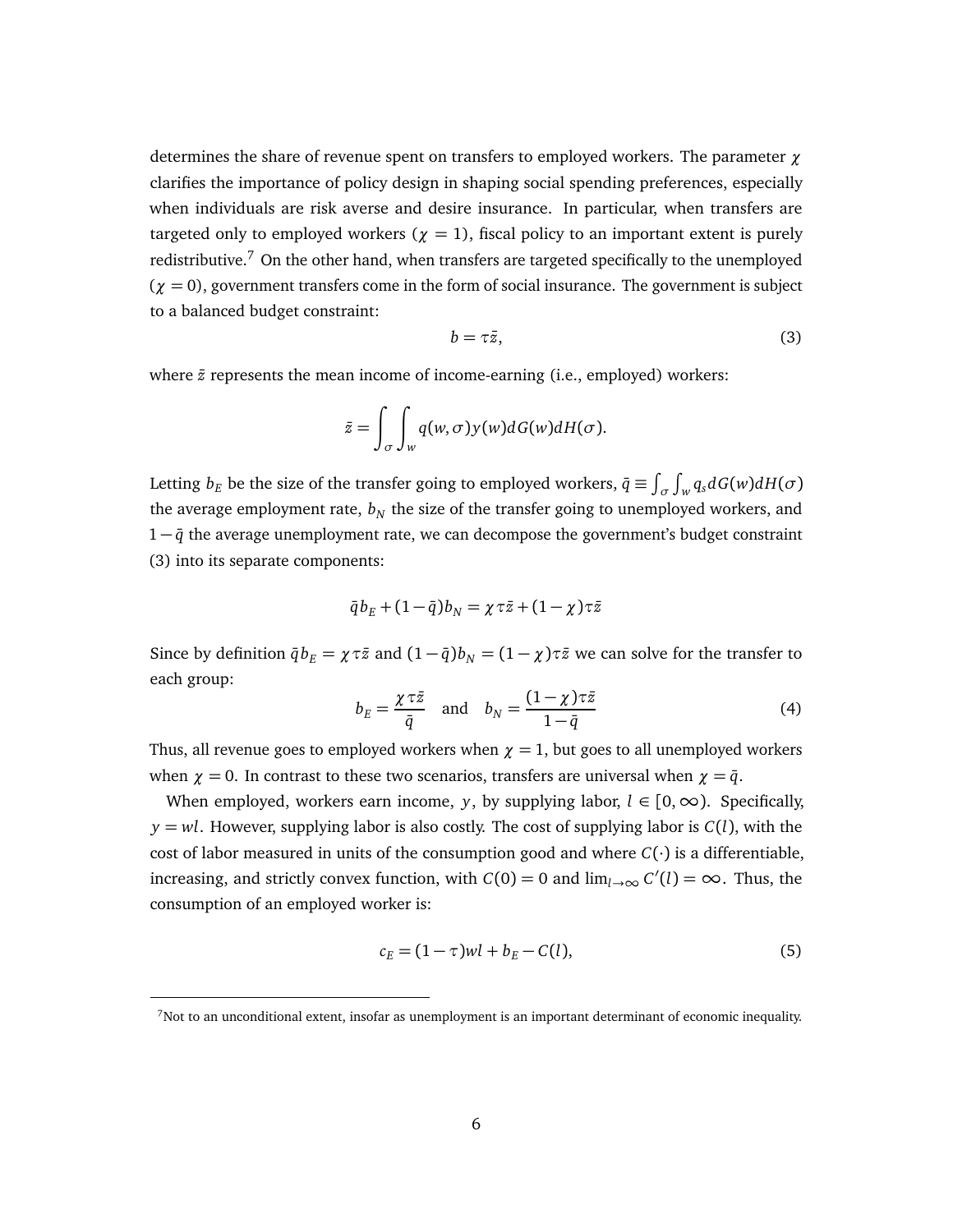while the consumption of an unemployed worker is:

$$
c_N = b_N. \tag{6}
$$

Putting all the pieces together, we assume that individuals' expected consumption utility takes the form of:

$$
U(w, \sigma) \equiv q_s u(c_E) + (1 - q_s) u(c_N). \tag{7}
$$

To summarize the model and its key elements, the timing of events takes place in the following order,

- 1. Let  $\mathbf{x}_1$  and  $\mathbf{x}_2$  represent two policy vectors (e.g., the policy platforms of two different candidates). Individuals choose  $V_s^* = \max[V_s(\mathbf{x}_1), V_s(\mathbf{x}_2)]$  given their ideal points,  $(\bar{x}_{1,s},\ldots,\bar{x}_{n,s})$ . A larger ideal point represents a more leftist political position on that policy issue.
- 2. An individual's social spending ideal point,  $\bar{x}_{i,s} = \tau_s^*$ , is determined by choosing a tax rate,  $\tau$ , to maximize her expected consumption utility,  $U(w, \sigma)$ , subject to a balanced-budget constraint, which allocates the revenue to employed workers,  $b_E$ , and unemployed workers,  $b_N$ , according to the share  $\chi$ .
- 3. When employed, workers choose how much labor to supply, *l*, to maximize their utility  $u(c_E)$ .

## A. Equilibrium

An equilibrium of the model is characterized by workers' optimal choices of labor supply, *ls*, tax rate,  $\tau_s$ , and their social policy preferences,  $\bar{x}_{i,s}$ . For each individual, it is straightforward to show that these choices exist and are unique. We do this in Proposition 2 in the Appendix, but offer the intuition here. By backward induction, we start with workers' choice of labor supply. Labor supply is increasing in workers' productivity, so more productive workers supply more labor and earn higher incomes. Also, labor supply is decreasing in the tax rate. This fact creates a disincentive effect which ensures that no individual chooses a tax rate larger than one. This choice of the tax rate captures workers' social spending preferences.

Identifying workers' social spending ideal points helps locate individuals in a left-right ideological space. Since social spending constitutes one dimension of a person's ideology, ideology and social spending preferences are linked. Say policy *i* represents social spending, then  $\bar{x}_{i,s}(\tau_s^*) = \tau_s^*$ . Using the ideology equation in (1), we then can say that anything that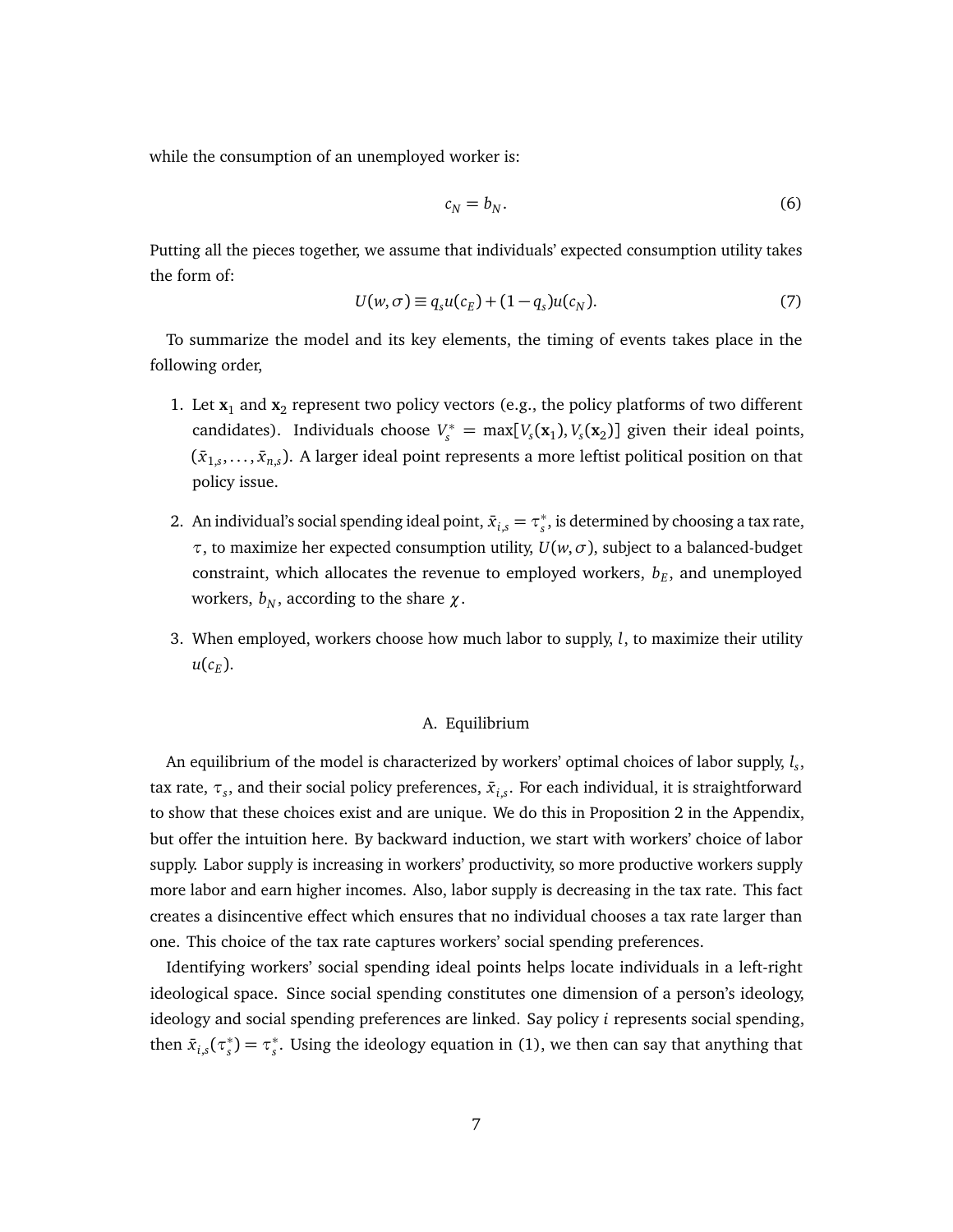increases (decreases) social spending preferences of individual *s* moves her ideologically to the left (right):  $\partial \bar{x}_{i,s} / \partial \tau_s^* = 1 > 0$ .

#### B. Comparative Statics

We now turn to the comparative statics of the model. Specifically, this section analyzes implications of risk aversion, income, and unemployment for political ideology.

**Proposition 1. (Political ideology).** The effect of risk aversion  $(\sigma)$ , income (y), and unem*ployment rate*  $(1 - q)$  *on individuals' left-right ideological location*  $(\bar{x}_{i,s} = \bar{x})$  *are as follows:* 

- *1.* **(***Risk aversion***)***. Holding income and unemployment risk constant, a greater degree of risk aversion (larger*  $\sigma$ ) makes a person more left-leaning (larger  $\bar{x}$ ) for all  $\chi$  < 1.
- *2.* **(***Income***)***. Holding risk aversion and unemployment risk constant,*
	- *a*) **(Transfers targeted to unemployed,**  $\chi = 0$ ). There exists a value of  $\sigma = \sigma'$  such that if  $\sigma < \sigma'$ , then an increase in income (larger y) makes an individual less leftleaning (smaller  $\bar{x}$ ). If  $\sigma \ge \sigma'$ , then an increase in income makes an individual more *left-leaning (larger*  $\bar{x}$ *).*
	- *b*) **(Universal transfers,**  $\chi = \bar{q}$ ). There exists a value of  $\sigma = \sigma'' > \sigma'$  such that if  $\sigma < \sigma''$ , then an increase in income (larger *y*) makes an individual less left-leaning *(smaller*  $\bar{x}$ ). If  $\sigma \ge \sigma''$ , then an increase in income makes an individual more *left-leaning (larger*  $\bar{x}$ *).*
	- *c*) **(Transfers targeted to employed,**  $\chi = 1$ ). For any level of risk aversion,  $\sigma$ , an *increase in income (larger y) makes an individual less left-leaning (smaller*  $\bar{x}$ *).*
- *3.* **(***Unemployment***)***. Holding risk aversion and income constant, an increase in an individual's unemployment rate (larger* 1 *q) makes her more left-leaning (larger x*¯*) for all*  $\chi$  < 1*.*

*Proof.* See Appendix A.2

This proposition establishes the testable predictions of the model. *Part 1* is the core message of our paper. It says that the more risk averse a person is, holding both income and unemployment risk constant, the more left-leaning she becomes. The reason for this follows from the concavity of a person's utility function. More risk aversion means a more concave utility function, which implies that a person puts less value on having an additional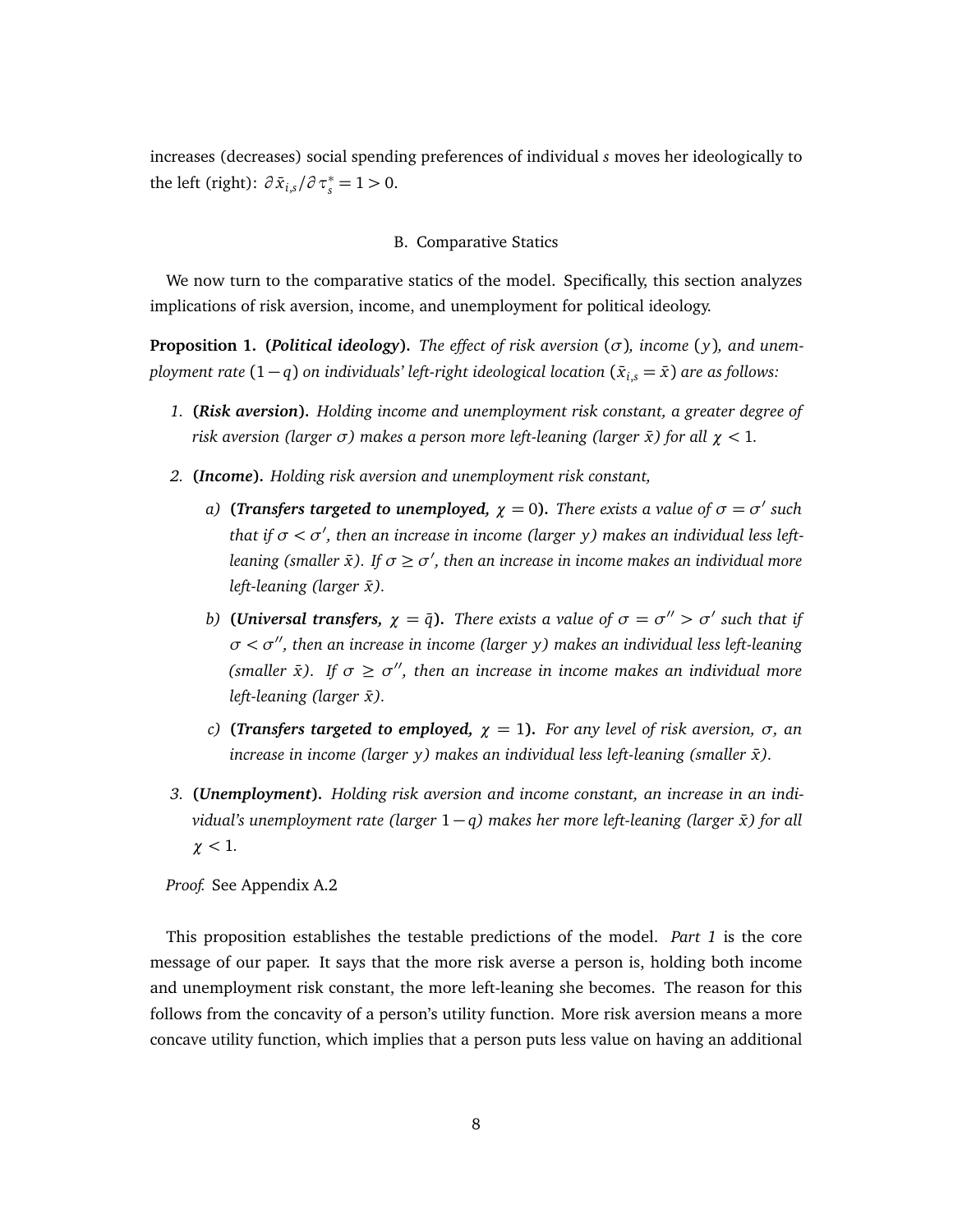dollar if employed, and more value on an additional dollar if unemployed. Therefore, a more risk averse person prefers more social insurance than a less risk averse person. This greater demand for social insurance is aligned with a more left, rather than right, ideological position.

*Part 2* is our model's predictions about the conditional relationship between income and political ideology. We argue that the strength of the relationship between income and social spending preferences depends on an individual's level of risk aversion. In either the targetedto-unemployed or universal case, an increase in income may *increase* a person's preferences for social spending if her aversion to risk is large enough. Intuitively, a highly risk-averse person wants more insurance to protect against the chance of a larger fall in income. The difference between the two scenarios is that targeted transfers are "pure" insurance, while universal transfers have an inherently redistributive element to them. Thus, in the universal case, the degree of risk aversion required to make increasing income have a positive effect on social spending preferences is larger. In contrast, when transfers are targeted to the employed, transfers have no insurance element and social spending preferences are strictly decreasing in income. Our result has clear implications for existing models of redistribution. For example, Moene and Wallerstein (2001) assume that *all* individuals are sufficiently risk averse so that preferences for social insurance will be increasing in income. This assumption is critical for their (macro-level) political economy argument that a reduction in inequality can lead to an increase in redistribution.

Finally, *Part 3* serves primarily to distinguish our focus on *risk aversion* from an analysis based on *occupational unemployment risk*. Our model predicts that an increase in unemployment risk makes a person more left-leaning through her social spending preferences. Regardless of how transfers are targeted, the fundamental mechanism is the same: higher risk of unemployment reduces expected income. A higher risk of unemployment makes expected income closer to the individual's unemployed income, which is lower than her income when employed. Thus, when the expectation of unemployment increases, it is not risk aversion, but expectations of lower income that induce an increased demand for social spending.

In our empirical analysis, developed below, we will first focus on the role of risk aversion (testing Part 1 of our proposition). In these models we will include only the unconditional effect of income, which makes it easier to compare our results to previous research. In the next step we focus on the interaction between income and risk aversion (testing Part 2). Before doing so we translate our theoretical results into a testable model.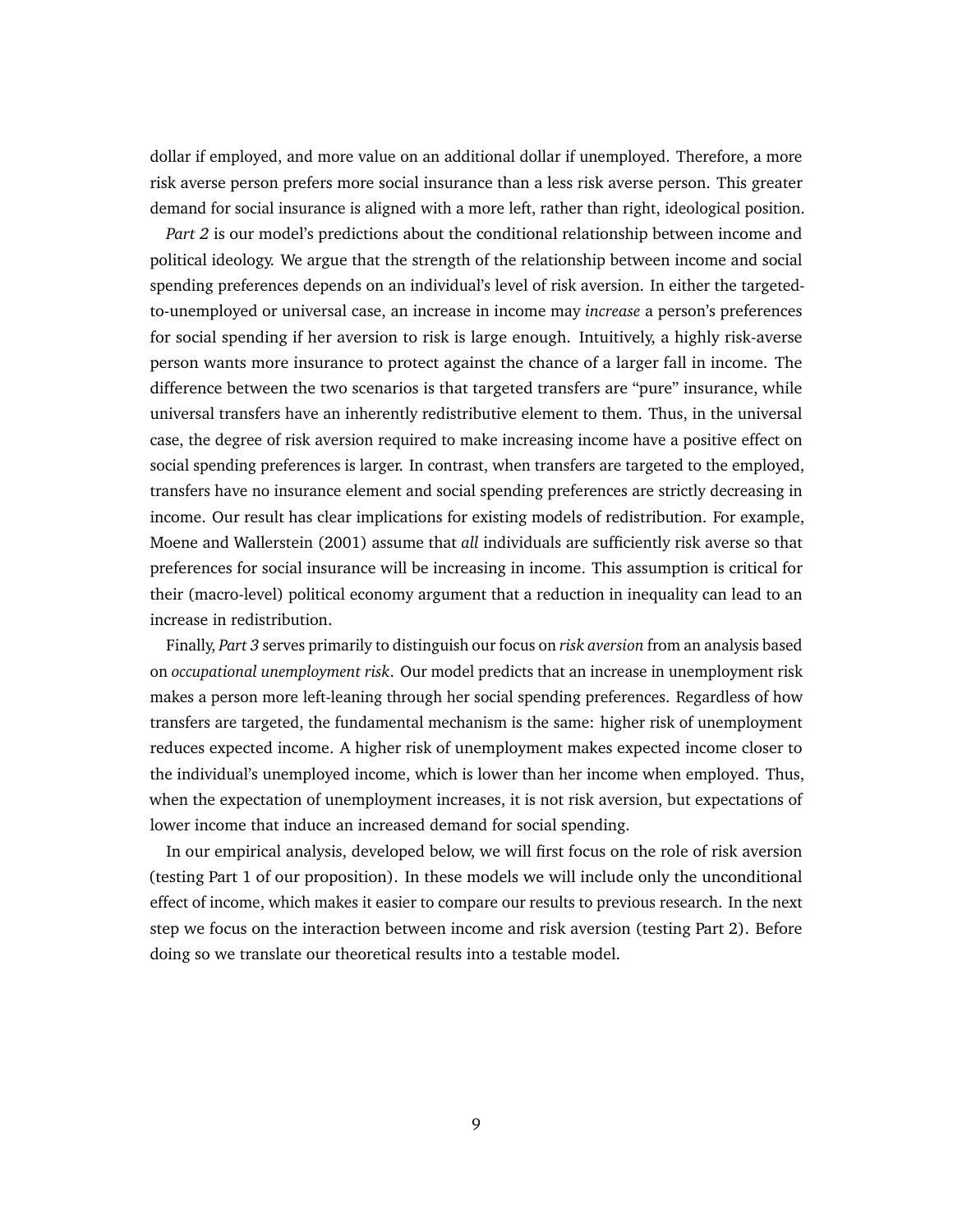#### III. TESTING THE MODEL

Using the first-order condition of an individual's utility in equation (7), we implicitly obtain a function for a person's location in ideological space,  $\bar{x}_s(\sigma, y)$ , via her ideal social spending policy preferences ( $\tau^*$ ), as a function of her level of risk aversion,  $\sigma$ , and her income, *y*. The first-order Taylor expansion of  $\bar{x}_s(\sigma, y)$  is:

$$
\bar{x}_s = \alpha + \frac{\partial \bar{x}_s}{\partial \sigma} \sigma + \frac{\partial \bar{x}_s}{\partial y} y + \sum \frac{\partial \bar{x}_s}{\partial r} r \tag{8}
$$

where  $\sum r$  is a list of some additional ideology-influencing factors (based on previous research) that we control for. Thus, our regression equation takes the form:

$$
z_i = \gamma \psi_i + \delta y_i + \sum \beta_i r_i, \tag{9}
$$

where  $z_i$  is an individual's ideological position. Our empirical individual-level measure of risk aversion is denoted by  $\psi_i$ , and its coefficient corresponds with our central theoretically-derived hypotheses of Proposition 1:  $\gamma = \partial \bar{x}_s / \partial \sigma$ ,  $\delta = \partial \bar{x}_s / \partial y$ . Hence, if  $\gamma$  is larger than zero, both statistically and substantively, we obtain support for the expectation that  $\partial \bar{x}_s / \partial \sigma > 0$  from Part 1 of Proposition 1. Likewise, if  $\delta$  is less than zero, our expectation is confirmed that  $\partial \bar{x}_s / \partial y < 0$  from Part 2.

Our dependent variable is an individual's ideology, i.e., his or her position on a left-right dimension. We assume that more left positions imply a stronger preference for welfare spending and redistribution. Our argument has general implications for welfare and spending preferences. Thus, we opt for using a broad explanandum instead of the more commonly used more specific question on redistribution preferences (which focuses narrowly on the rich-poor income gap). Indeed, a question about redistribution and inequality may not capture a risk view of social policy preferences, which has a fundamentally different behavioral foundation, as we have argued. $8$ 

## IV. DATA

We use data from the German Socio-Economic Panel (SOEP), an ongoing longitudinal survey of German households. It is carefully constructed to be representative of the German adult

 $8$ Our ideal question would be one about social spending, since it would be broad enough to capture both redistributive and insurance motives. In the absence of that, we believe our ideology measure to be the next best alternative.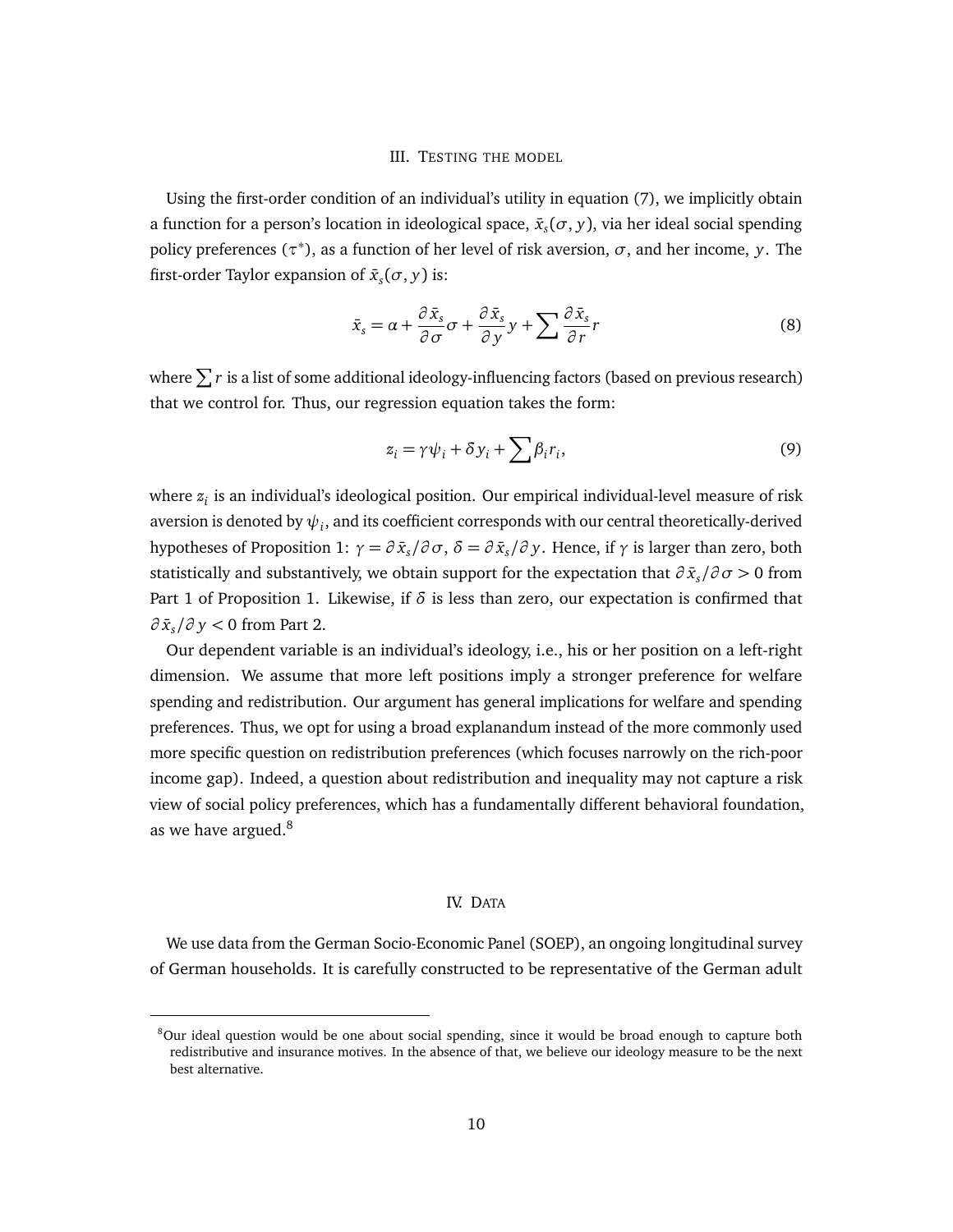population. Information on households and every adult individual living in that household is obtained through face-to-face interviews held annually (mainly between January and May). SOEP provides high-quality data on individuals' labor market activities, such as income, work experience, and unemployment spells.<sup>9</sup>

What makes this study ideal for our purpose, is that in 2009 it includes a detailed measurement instrument of risk aversion. It consists of a set of items assessing the extent to which individuals engage in risky behaviors in different contexts. Using risk measures as part of a large-scale panel study allows us to study the effect of risk aversion in a proper random sample allowing inference to the total population.<sup>10</sup> However, compared to a laboratory experiment, our measure of risk aversion might be both less reliable and less valid. The latter concern is alleviated by an explicit validation study, which tested the survey measures using a field experiment. The former is explicitly addressed in our model. We construct a covariate measurement error model (Wansbeek and Meijer 2000), which takes into account the limited reliability of survey-based measures of risk aversion.

We select our sample as follows. Starting from the full sample in 2009, we use all SOEP samples (A to H) except an oversample of high-income earners (sample G). This yields a sample of 18,996 individuals. We focus on working-age individuals and exclude those still in full-time education. This provides us with a sample of 13,948 individuals. After deleting cases with missing covariates, we obtain a final sample size of 13,464 respondents.

*Risk aversion measures and experimental validation.* In order to test our model we require a measure of risk aversion that fully captures individual differences. We construct our measure using a set of risk items included in SOEP wave 2009 where individuals are asked to what extent they take risks in various contexts of daily life (Weber, Blais, and Betz 2002). These include taking risks while driving, in leisure time, doing sports, in financial matters, as well as an individual's general willingness to take risk. All responses are given on an 11-point scale, where 0 represents "unwilling to take risks", while 11 represents "fully prepared to take risks".<sup>11</sup> In our empirical application below we reverse this scale, such that higher values indicate more aversion to taking risks.

<sup>9</sup>For more information on the SOEP contents and structure see Haisken-DeNew and Frick (2005) and Wagner, Frick, and Schupp (2007).

 $10$ Furthermore, an advantage of using a survey measurement instrument is that it allows us to derive individual risk preferences without having to recover behavioral parameters using (arbitrary) identifying assumptions. The downside of our survey-based measures of risk is that they are not incentive compatible, a problem that is overcome by laboratory experiments where real money is at stake (for a discussion see e.g., Camerer and Hogarth 1999; Holt and Laury 2002). We address this concern by using a behaviorally validated survey instrument combined with an explicit measurement model.

 $11$ The exact question wording is "How would you assess your preparedness to take risks in the following areas...?"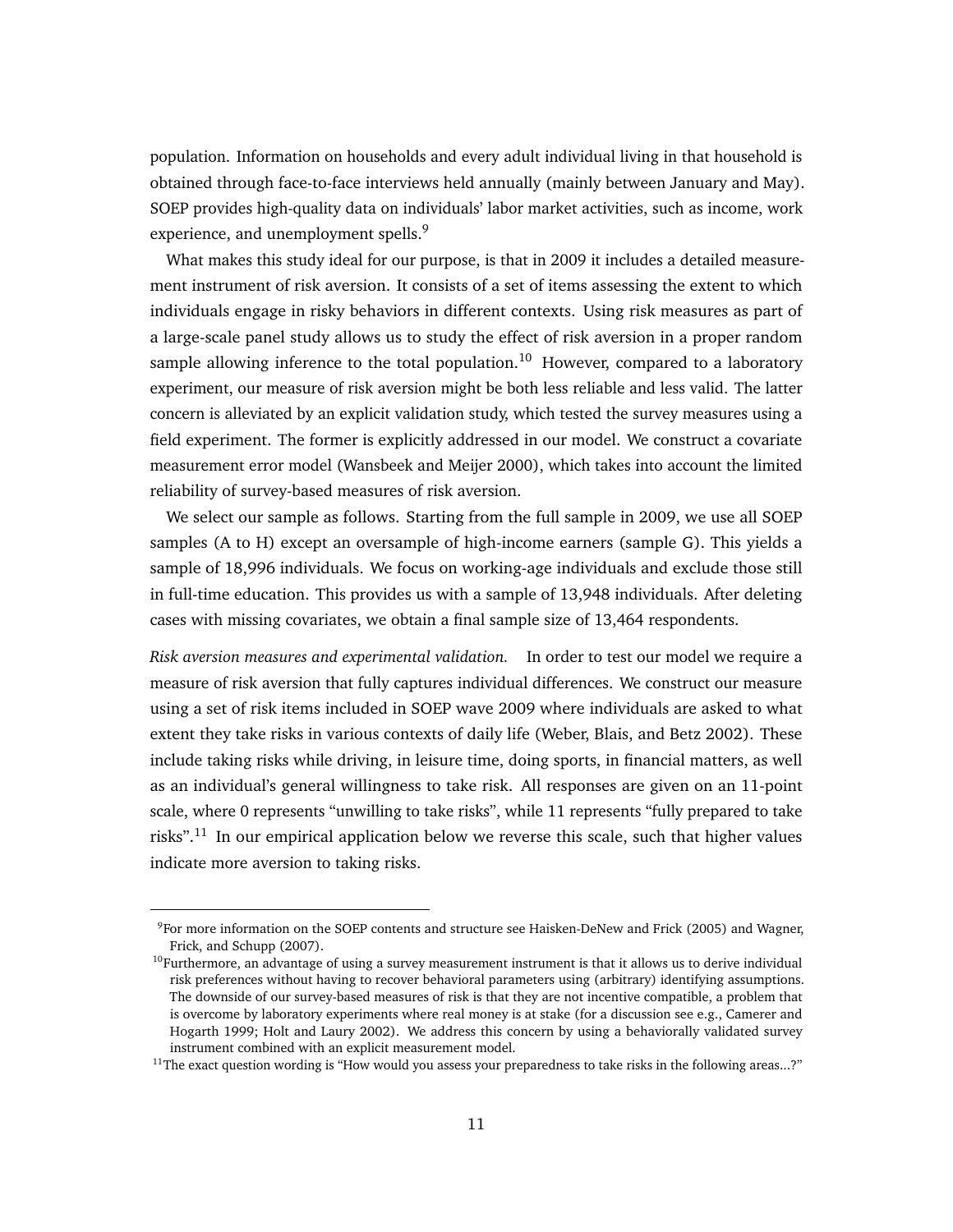In order to test the behavioral validity of these survey questions, Dohmen et al. (2005) carry out a large scale field experiment based on a representative sample of 450 individuals.<sup>12</sup> Participants of the experiment completed parts of the SOEP questionnaire (including our general risk item), and then took part in a lottery experiment (cf. Holt and Laury 2002). Results show that survey items used to measure general risk predict actual risky choices rather well (Dohmen et al. 2005). Thus, they are "uniquely valid instruments" (Dohmen et al. 2005: 18) capturing individual heterogeneity in risk preferences (and actual risk-taking).

*Ideology.* Our dependent variable is the standard measure of ideology, similar to the one used in the American National Election Studies. It asks individuals to place themselves on an 11-point scale with labeled endpoints, ranging from "far left" (0) to "far right" (10).<sup>13</sup> We reverse this scale so that higher values represent left positions.<sup>14</sup>

*Individual characteristics.* We do not include a huge number of "control variables" in our models, to avoid Achen's (2005) garbage can regression problem arising from too many (endogenous) covariates. However, we include basic individual characteristics, to capture heterogeneity between individuals. Age is measured in years, gender via an indicator variable for being female. Education is captured by years of schooling. We also include an indicator variable for growing up in the former GDR to capture possibly lasting effects of communism (Alesina and Fuchs-Schündeln 2007). Finally, a respondent's income is measured by his or her gross income from labor in the previous calendar year. In more extended specifications, we include further individual and household characteristics. These include indicator variables for being unemployed, self-employment, a union member, and/or of non-German nationality. We also include the number of hours worked, the duration of one's experience of unemployment in the previous calendar year (in months), as well as a variable capturing household size.<sup>15</sup> Descriptive statistics of all variables are available in appendix A.3.

 $12$ The field experimental sample was obtained using the random walk method, using face-to-face interviews with CAPI between June and July 2005.

<sup>&</sup>lt;sup>13</sup>The actual question text is: "In politics, people often talk about "left" and "right" when describing different political views. When you think about your own political view, how would you rate them on the scale below?".

 $14$ We validate that the left-right variable used here does have significant economic content. We use 2,519 cases from the German portion of the European Social Survey, which includes both a left-right measure similar to the one used in this paper as well as a measure of redistribution preferences widely used in politico-economic research. Using a scaled ordered logit model (Anderson 1984) we relate redistribution preferences to the left-right scale. The relationship between left-right position and redistribution preferences is highly significant. The estimated effect of left-right position on redistribution preferences is 0.485 with a standard error of 0.084.

<sup>&</sup>lt;sup>15</sup>Union membership was not assessed in the panel wave used in our analysis. Therefore, we matched this information from an earlier interview (two waves prior).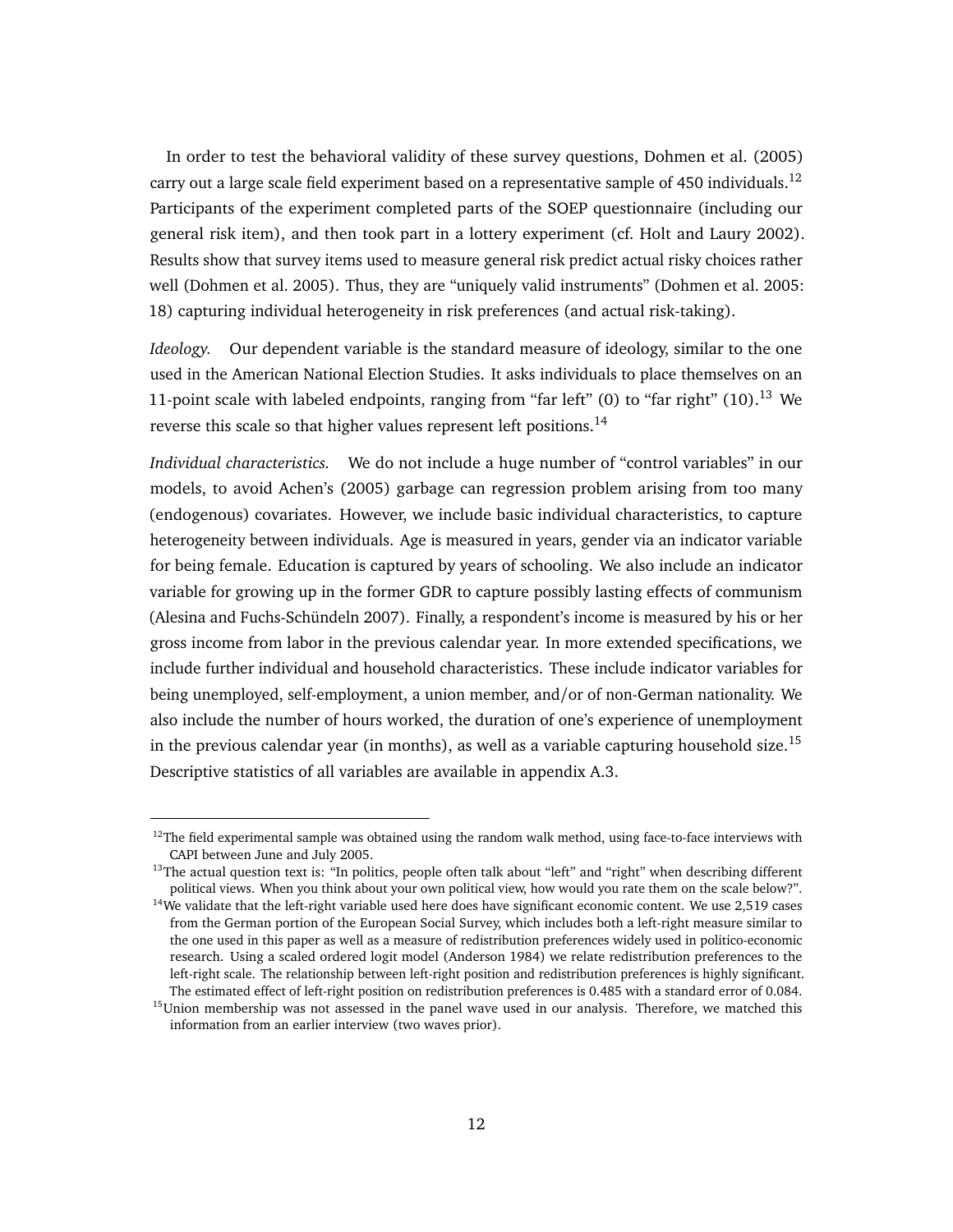#### V. STATISTICAL SPECIFICATION

Our statistical model consists of a simple linear model relating ideology to risk aversion. However, our proxy measures of risk aversion are imperfect and simply including them on the right-hand side of our model introduces a clear errors-in-variables problem (Chesher 1991). We solve this by adjoining a measurement system (Fuller 1987: ch.4) to our linear model. This allows us to generate reliable measure of risk aversion and to properly include the uncertainty arising from our imperfect proxies (cf. Skrondal and Rabe-Hesketh 2004).

## A. Measuring risk aversion

For each respondent *i* ( $i = 1, ..., N$ ) we have several measures of risk aversion  $x_{i1}...x_{iJ}$ . Based on our theoretical model (and in line with its usual conceptualization in economics) we argue that each individual can be assigned a scalar value of risk aversion, denoted  $\psi_i$ . Thus, observed risk aversion measures  $x_{ij}$  are results of unobserved, or latent, levels of  $\psi_i$ . By modeling how this latent variable generates observed risk measures we can generate estimates of  $\psi_i$ , which is what we are ultimately interested in (Jackman 2009: ch.9).

We stack available risk measures for each individual into a length-*J* vector  $\pmb{x}_i = (x_{i1}, \dots, x_{iJ})'$ and model  $x_i$  as a function of  $\psi_i$  via the following linear system:

$$
x_i = \mu + \lambda \psi_i + \epsilon_i. \tag{10}
$$

Here  $\mu$  is a vector of means (or intercepts), while  $\lambda$  is a length *J* vector of coefficients relating changes in  $\psi_i$  to changes in  $x_i$ . Finally,  $\epsilon_i$  is a vector of regression residuals.<sup>16</sup> The measurement system is completed by assigning a distribution to the latent variable or random coefficient,  $\pmb{\psi}=(\psi_1,\ldots,\psi_N)'$ . Following established convention we use a normal distribution centered at zero:  $\psi \sim N(0, \omega)$ .<sup>17</sup>

To identify the model both scale and orientation of  $\psi$  need to be set (Anderson and Rubin 1956; Wansbeek and Meijer 2000: 208). This can be achieved by fixing the variance,  $\omega$ , and putting inequality constraints on one of the elements of  $\lambda$ , which is the strategy used in most ideal-point models (e.g., Quinn 2004). Alternatively, if we put a scalar restriction on one of the elements of  $\lambda$ , we identify both the orientation and the scale of our latent risk measure

<sup>&</sup>lt;sup>16</sup>We assume that  $Cov(\epsilon_{ij}, \epsilon_{ik})\forall j, k$ , i.e., the standard assumption that, conditional on the latent variable, measurements are independent (Jackman 2008).

 $17$ See Skrondal and Rabe-Hesketh (2004) for a general discussion of random coefficient/factor models.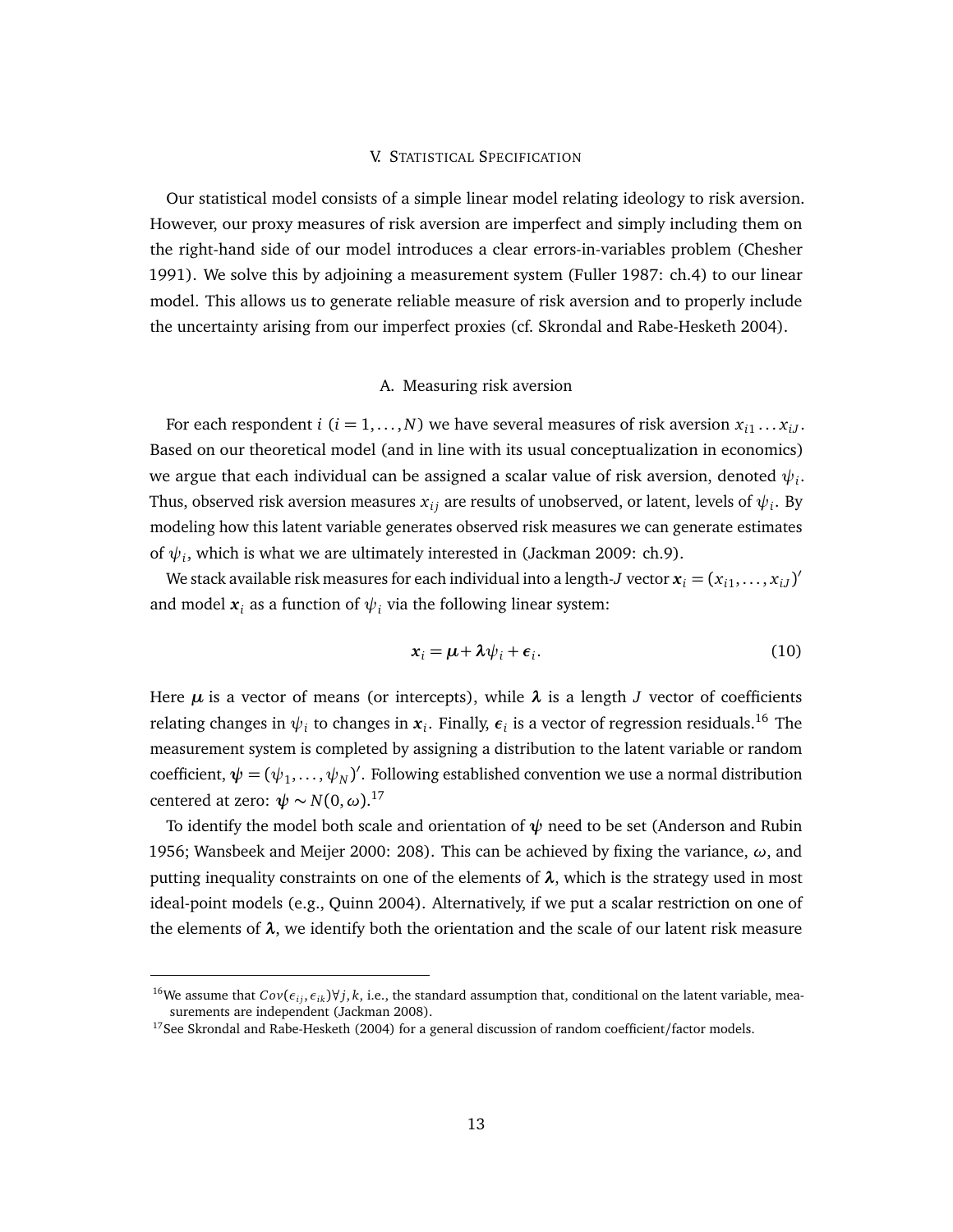(which is then on the same scale as our measures).<sup>18</sup> We follow the latter strategy and fix  $\lambda_1 = 1$ . Thus, a higher value of  $\psi_i$  implies that an individual is less prepared to take risks in several areas of life, in other words, she is more risk averse.

Before proceeding to our model for ideology, we address an objection to our measurement strategy. A critical reader might argue that assuming a normal distribution for latent risk aversion is an arbitrary choice. While there is research arguing for this choice on the grounds of its robustness against misspecification (Bartholomew 1988; Wedel and Kamakura 2001), note that this assumption is not necessary for our model. Jettisoning the normal distribution assumption, we also estimate  $f(\psi)$  semi-parametrically by approximating it using a finite mixture of normals (Ferguson 1983):

$$
f(\boldsymbol{\psi}) = \sum_{k=1}^{K} \pi_k \boldsymbol{\phi}(\boldsymbol{\psi} | \mu_k, \sigma^2)
$$

Here  $\phi(\cdot)$  is the normal density, and  $\pi = (\pi_1, \ldots, \pi_K)'$  is discrete with mass at  $(\mu_k, \sigma^2)$ . To insure identification  $\sum_k \pi_k = 1$ . Even with very few mass points (*K* being as little as two) finite normal mixtures are flexible enough to approximate a wide number of densities. See Rossi (2014: ch.1) and Skrondal and Rabe-Hesketh (2004: ch.6) for an extended discussion. In our empirical application we set  $K = 3$  to produce a non-parametric estimate of  $f(\psi)$  in addition to the one based on the normal distribution described above. With these  $\psi_i$  estimates in hand we can proceed to estimate the relationship between risk aversion and ideology.

#### B. Ideology

For each individual *i* we have a scalar measure of ideology,  $y_i$ , her income,  $w_i$ , and a vector of social characteristics,  $z_i$ . We model the relationship between risk aversion,  $\psi_i$ , and ideology using the following specification:

$$
y_i = \mathbf{z}_i' \mathbf{\beta} + \gamma \psi_i + \delta w_i + v_i. \tag{11}
$$

Here  $\gamma$  is the regression coefficient associated with the risk aversion effect,  $\frac{\partial \bar{x}_s}{\partial \sigma}$ , and  $\delta$ corresponds to the income effect  $\partial \bar{x}_s/\partial w$ . Systematic differences in social characteristics of individuals are captured by coefficient vector  $\beta$ . Finally,  $v_i$  are white noise residuals.

<sup>&</sup>lt;sup>18</sup>To be more precise, we can identify the model from covariances alone. We have  $J(J-1)/2 = 10$  covariances, from which we want to identify: 5 elements in  $\lambda$ , 5 elements in  $\epsilon$  and  $\omega$ . Clearly, the model is not identified without restrictions. Fixing one element of  $\lambda$  identifies the model.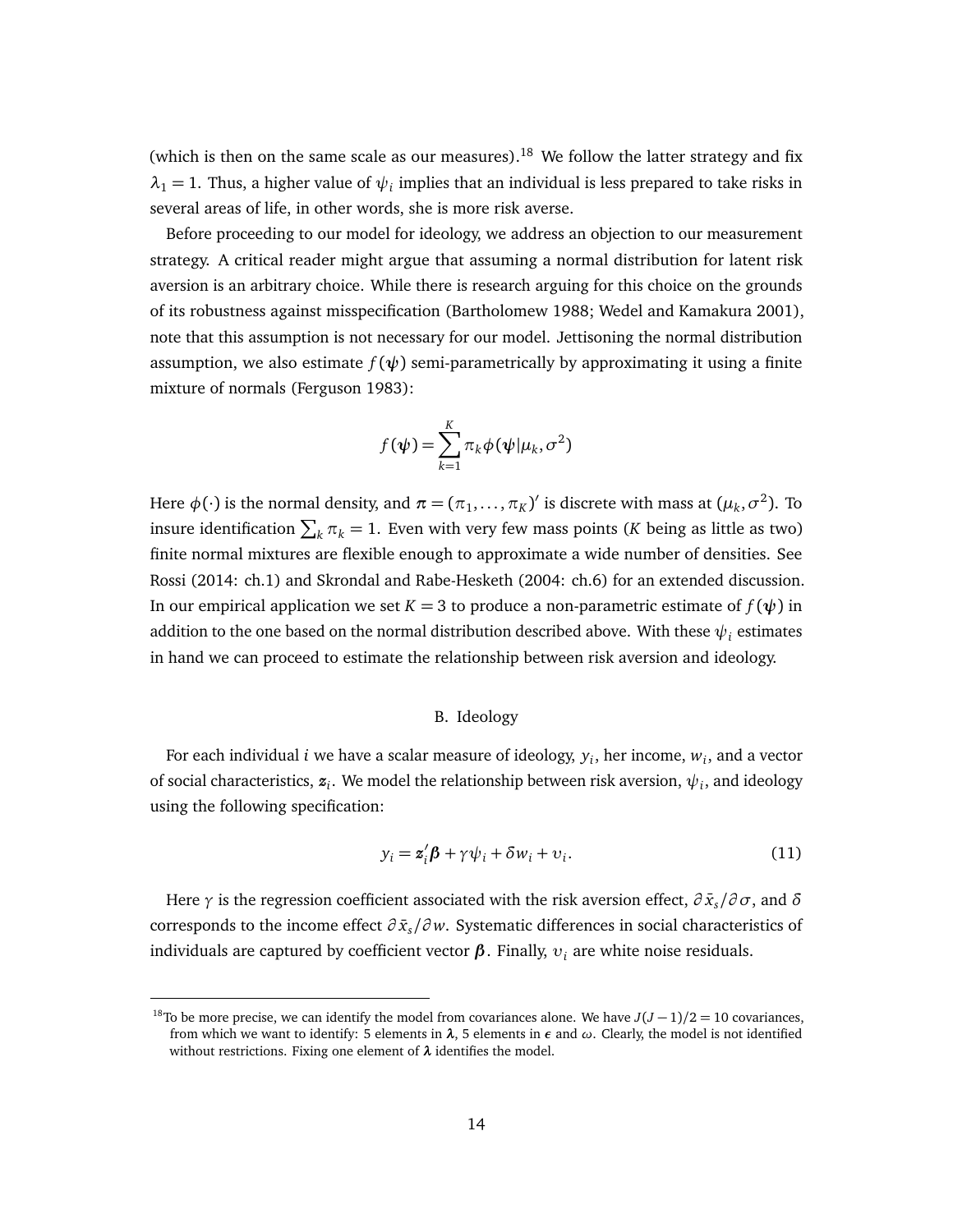#### C. Estimation

We implement the model in a fully Bayesian framework (Gill 2014; Jackman 2009), which allows for straightforward estimation of all  $\psi_i$  and fully takes into account the uncertainty arising from our measurement of risk aversion. We estimate our system of measurement equations in (10) jointly with equation (11). Our Bayesian specification is completed by assigning prior distributions to all free model parameters. We choose vague or "uniformative" prior values for all model parameters so that our results do not depend on prior information (see appendix A.4 for details). The joint model can be estimated via Gibbs sampling. We ran two chains for 40,000 iterations discarding the first 10,000 as transient phase of the Gibbs sampler.<sup>19</sup> All results reported below are based on the remaining 30,000 posterior samples.

## VI. RESULTS

#### A. Risk aversion

We start by discussing results from our measurement of risk aversion. Table 1 shows parameter estimates (posterior means) together with an interval measure of uncertainty – 90% highest posterior density regions – in brackets.<sup>20</sup> The first two columns, labeled  $\psi^{(P)}$ show estimates based on our parametric model with an assumed normal distribution on latent risk aversion, while the last remaining two columns, labeled  $\psi^{(NP)}$ , display non-parametric estimates.

We find strong evidence that latent levels of risk aversion drive observed (or, more precisely, reported) levels of risk aversion. Estimates in columns  $\lambda_i$ , which show the strength of the relationship between  $\psi_i$  and risk measures  $x_{ij}$ , are substantial. For example, a unit increase in latent risk aversion induces a decrease in willingness to take risk in financial matters by 0.74*±* 0.01 points. The relationship between  $\psi$  and other measures is of similar magnitude, with small confidence intervals, indicating that their relationship is highly statistically significant. Estimates from our non-parametric model are slightly smaller, but still highly significant (both in the substantive and statistical sense).

The distribution of estimated risk aversion for all individuals is displayed in Figure 1. We calculate posterior means for each  $\psi_i$  and estimate their distribution via Gaussian kernel

 $19$ Standard diagnostics did not indicate any convergence issues and Monte Carlo standard errors (i.e., simulation noise) was an order of magnitude smaller than our estimates.

<sup>&</sup>lt;sup>20</sup>A region *R* is a 100(1 –  $\alpha$ ) percent HPD region for parameter  $\theta$  if (1)  $P(\theta \in R) = 1 - \alpha$  and (2)  $P(\theta_1) \ge P(\theta_2)$ for all  $\theta_1 \in R$  and  $\theta_2 \notin R$ , i.e., it yields an interval estimate with the added requirement that each value in the interval is larger than those outside of it (Gill 2014: 46).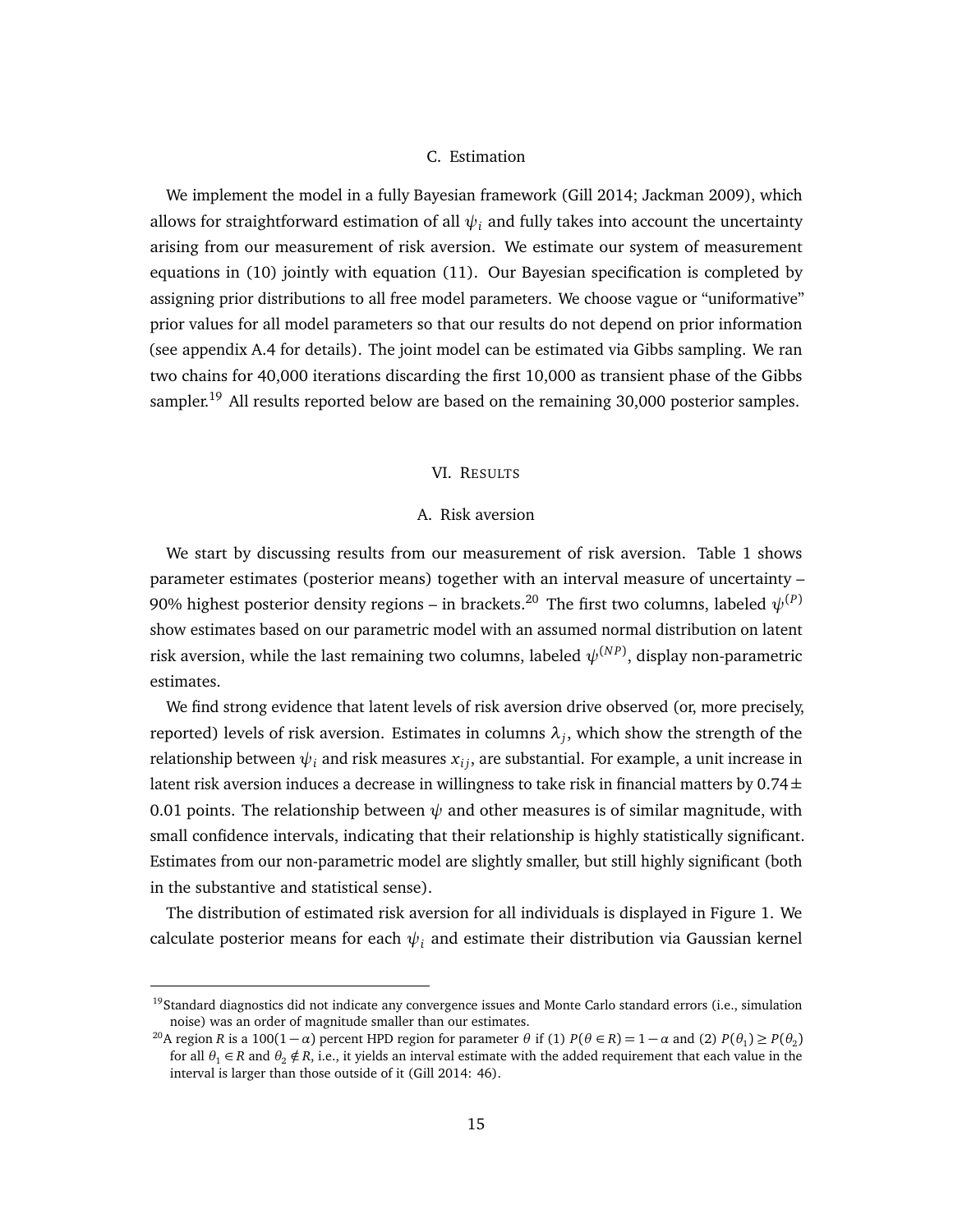|                 |                | $\psi^{(P)}$   | $\psi^{(NP)}$  |                |
|-----------------|----------------|----------------|----------------|----------------|
| Risk behavior   | $\mu_i$        | $\lambda_i$    | $\mu_i$        | $\lambda_i$    |
| Driving         | 6.798          | 1.000          | 3.939          | 1.000          |
|                 | [6.762, 6.836] | [1.000, 1.000] | [3.834, 4.053] | [1.000, 1.000] |
| Financial       | 8.023          | 0.738          | 5.923          | 0.734          |
|                 | [7.993, 8.052] | [0.717, 0.757] | [5.830, 6.012] | [0.716, 0.755] |
| Leisure, Sports | 6.606          | 1.079          | 3.481          | 1.093          |
|                 | [6.569, 6.641] | [1.053, 1.104] | [3.363, 3.601] | [1.067, 1.117] |
| Occupation      | 6.563          | 1.045          | 3.564          | 1.050          |
|                 | [6.526, 6.602] | [1.018, 1.070] | [3.447, 3.678] | [1.024, 1.075] |
| General         | 6.124          | 0.862          | 3.718          | 0.842          |
|                 | [6.093, 6.154] | [0.842, 0.883] | [3.623, 3.812] | [0.822, 0.862] |

Table 1: Parameter estimates I: risk aversion measurement system. Willingness to take risks as function of latent risk aversion. Parametric  $[\psi^{(P)}]$  and nonparametric  $[\psi^{(NP)}]$  distribution estimates.

Notes: Based on 30,000 MCMC samples. Nonparametric estimate of  $f(\psi)$  based on K=3.



Figure 1: Distribution of latent risk aversion  $\psi$ . Parametric and non-parametric estimates. Kernel density plots (Gaussian kernel with bandwidth 0.6 evaluated on 200-point grid).

density estimation on a 200-point grid. Figure 1 reveals substantial heterogeneity in levels of risk aversion between individuals. Even our parametric model yields a posterior distribution of risk aversion with quite heavy tails. This phenomenon is even more marked when using our non-parametric estimates. They show some evidence of bi-modality, with a substantive part of the population being rather averse to taking risks.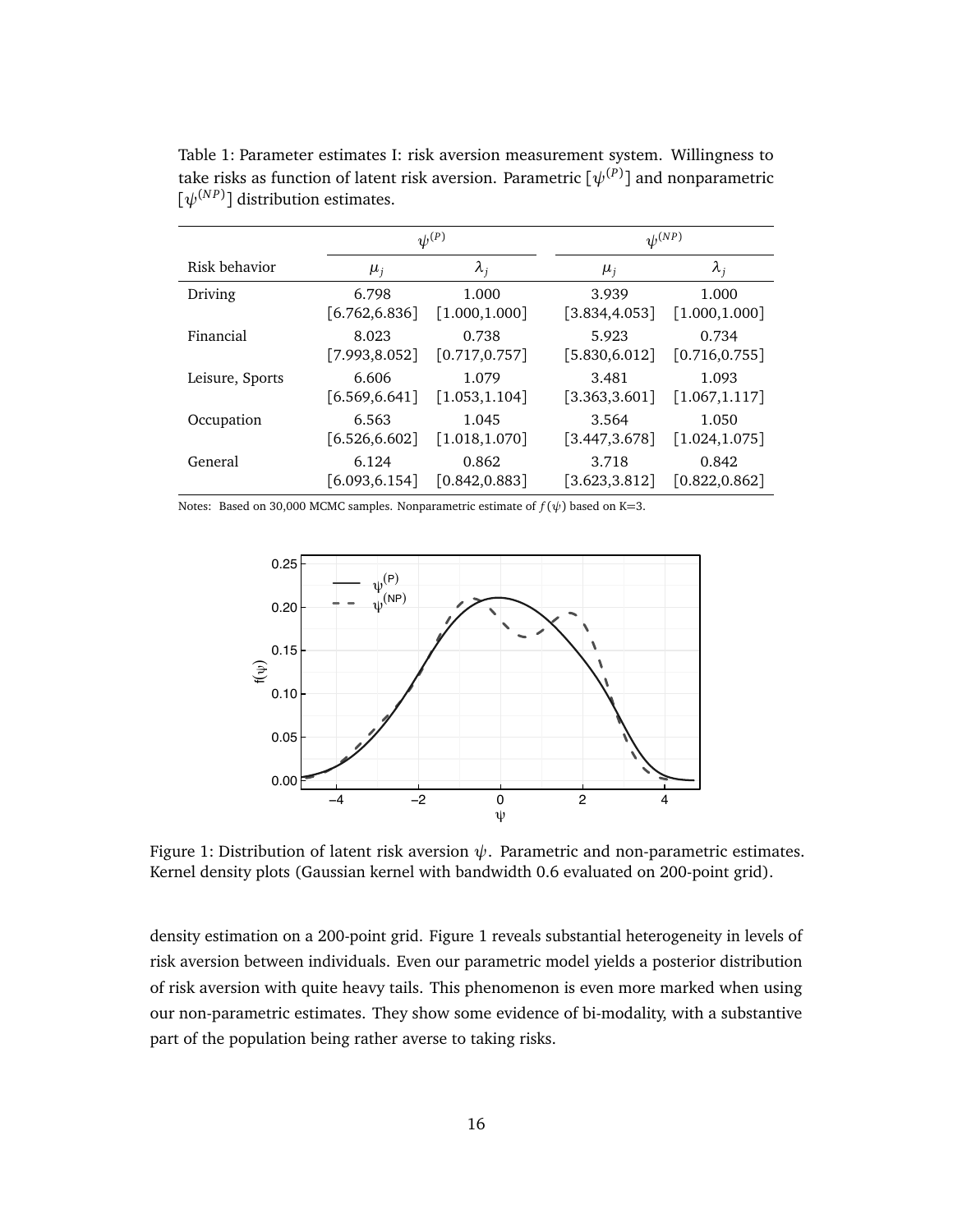|                       | (1)      | (2)                                 | (3)                                   | (4)            |
|-----------------------|----------|-------------------------------------|---------------------------------------|----------------|
| Income                | $-0.043$ | $-0.039$                            | $-0.039$                              | $-0.029$       |
|                       |          | $[-0.056,-0.031]$ $[-0.052,-0.026]$ | $[-0.052, -0.026]$ $[-0.047, -0.010]$ |                |
| $\psi^{(P)}$          |          | 0.051                               |                                       | 0.050          |
|                       |          | [0.036, 0.067]                      |                                       | [0.032, 0.066] |
| $\psi^{(NP)}$         |          |                                     | 0.055                                 |                |
|                       |          |                                     | [0.039, 0.070]                        |                |
| Controls              |          |                                     |                                       |                |
| Basic <sup>a</sup>    | yes      | yes                                 | yes                                   | yes            |
| Extended <sup>b</sup> | no       | no                                  | no                                    | yes            |
| N                     | 13464    | 13464                               | 13464                                 | 11065          |
| Deviance              | 307336   | 307282                              | 307264                                | 251520         |

Table 2: Parameter estimates II: ideology equation. Political ideology as function of risk aversion, income, and individual background characteristics.

Notes: Based on 30,000 MCMC samples. <sup>a</sup> Basic covariate set includes age, gender, years of education, and an indicator variable for growing up in East Germany. <sup>b</sup> Extended covariate set includes indicators for unemployment and selfemployment, union membership, non-German nationality, and household size.

#### B. Ideology

*Estimates* The role risk aversion plays in shaping ideology is demonstrated in Table 2. It shows parameter estimates for equation (11) together with their 90% HPD regions for a range of model specifications.<sup>21</sup> Our baseline model (1) simply includes a respondent's income as distance from the country mean. In line with recent political economy research on microlevel preferences, higher income distance is associated with a more conservative political outlook (and once more underscores the strong economic content of our dependent variable). Model (2) proceeds to a test of our argument, by including our (parametric) estimates of individuals' risk aversion. Holding income distance constant, we find a positive effect of risk aversion, indicating that more risk averse individuals are more left-leaning. We will explore the substantive magnitude of this below; for now we note that the relationship clearly is statistically different from zero, as indicated by the HPD region bound away from zero. When using a non-parametric estimate of risk aversion in model (3) we reach a strikingly similar conclusion, indicating that our core result does not depend on the assumption of normally distributed latent risk aversion.

 $2<sup>1</sup>$ Note that we split the presentation of estimates into two tables for reasons of exposition. The model was estimated *jointly* carrying through all uncertainty from the risk aversion estimation stage.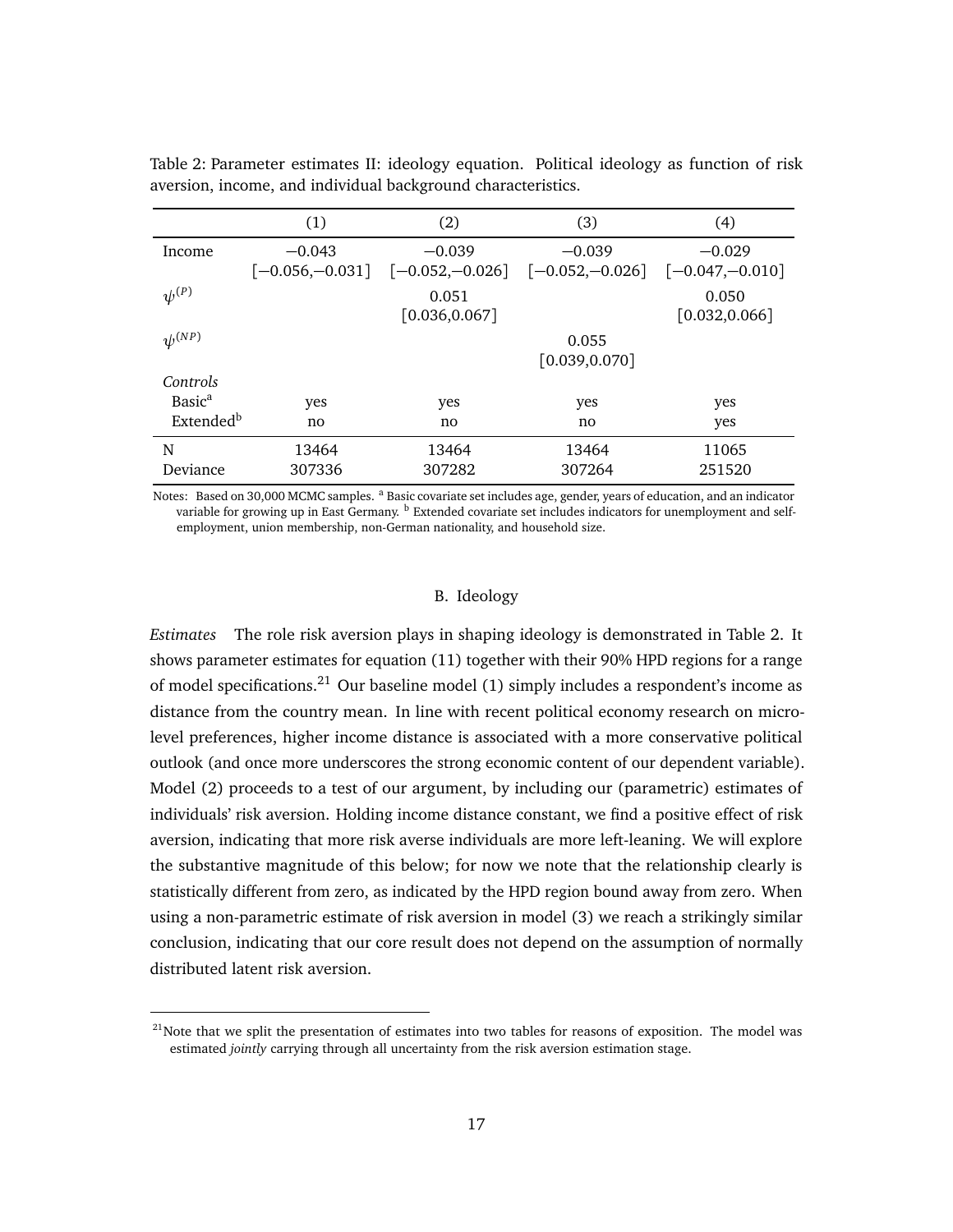|                                                                                   | $Prob(H_0)$    |
|-----------------------------------------------------------------------------------|----------------|
| $\partial \bar{x}_{s}/\partial \sigma$ > 0<br>$\partial \bar{x}_s/\partial w < 0$ | 0.000<br>0.000 |
|                                                                                   |                |

Table 3: Bayesian tests of central hypotheses

Note: Calculated from 30,000 MCMC samples from Model 2.

Our previous three models included controls for basic individual differences, such as age, gender, education, and growing up in the former GDR. We obtain the same result for the role of risk aversion when excluding all covariates. Moving towards the other extreme, model (4) includes an extended set of covariates, which have been found to influence ideology, including indicator variables of current unemployment, being member of a trade union, or self-employed, being of non-German nationality, hours worked, previous experience of unemployment, and household size. While their inclusion clearly increases endogeneity issues, we argue that even after conditioning on these characteristics individuals are still highly heterogeneous with respect to their level of risk aversion. Accordingly, model (4) shows a remarkably similar estimate for risk aversion, with a slightly increased uncertainty, as evidenced by the wider HPD region.

Before examining the substantive size of the risk aversion effect vis-à-vis income, we perform another strict test of our central hypotheses, formulated in Proposition 1. Table 3 shows Bayesian p-values, which represent directional (one-sided) tests of our income and risk aversion hypotheses. It strongly confirms our results from Table 2: our predictions regarding risk aversion are strongly supported by the current evidence.

*Substantive magnitude* In order to assess the substantive magnitude of the influence of risk aversion on ideology we compare its effect to that of income. In Figure 2 we calculate marginal effects at each decile of the respective distribution of income and risk aversion (based on estimates of model 2). Our results show the expected marked negative effect of income, which is especially apparent at higher deciles of the income distribution. However, and perhaps surprisingly for a variable far less tangible than income, risk aversion matters just as much. As Figure 2 shows, increasing risk aversion leads to more leftist ideological positions. The magnitude of this effect rivals that of income.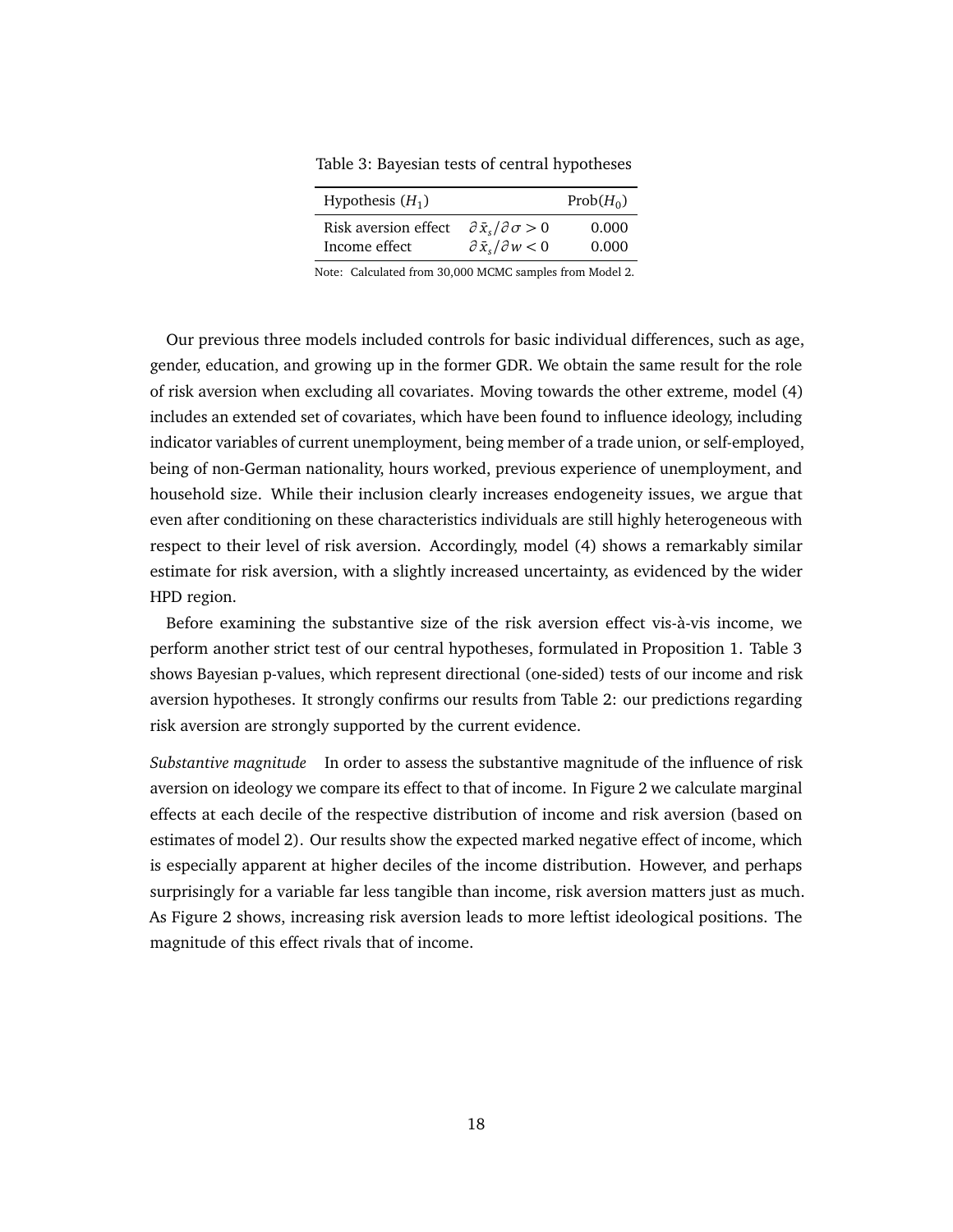

Figure 2: Marginal effects of (a) risk aversion and (b) income distance on ideology. Posterior means and 90% HPD intervals of marginal effects evaluated at deciles of each variable.

## C. Risk-dependent income effect

We now turn to examine a further implication of our model: the prediction that the effect of income is dependent on levels of risk-aversion. The vast majority of political-economic models of preference formation treat the effect of income on preferences or ideology as homogeneous over individuals (as did we in the previous section). However, in Part 2 of Proposition 1 we derived the expectation of an income effect heterogeneous in risk aversion. More precisely, we predict that the effect of income on ideology *decreases* in absolute value monotonously with *increasing* risk aversion. To study this prediction we replace the income term,  $\delta w_i$  in our ideology equation in (11) with the interaction specification  $\delta(w_i + w_i \psi_i)$ . The second element of vector  $\delta$  captures how the effect of income on ideology depends on an individuals' level of risk aversion. In order to interpret results more intuitively, Figure 3 plots marginal income effects at different levels of risk aversion with their associated 90% HPD regions.

While there is considerable uncertainty around the marginal effect estimates, Figure 3 still illustrates that the income effect is heterogeneous in risk aversion. In line with the prediction from our model, as risk aversion increases, the effect of income on ideology weakens. For individuals with low levels of risk aversion (say one standard deviation below the population mean,  $\psi_i$  < -1.6) we find a strong negative marginal effect of income, while for highly averse individuals ( $\psi_i$  > 1.6) the income effect is reduced considerably. In fact, for individuals with extreme levels of risk aversion ( $\psi_i$  > 2) the effect of income on ideology is not statistically distinguishable from zero.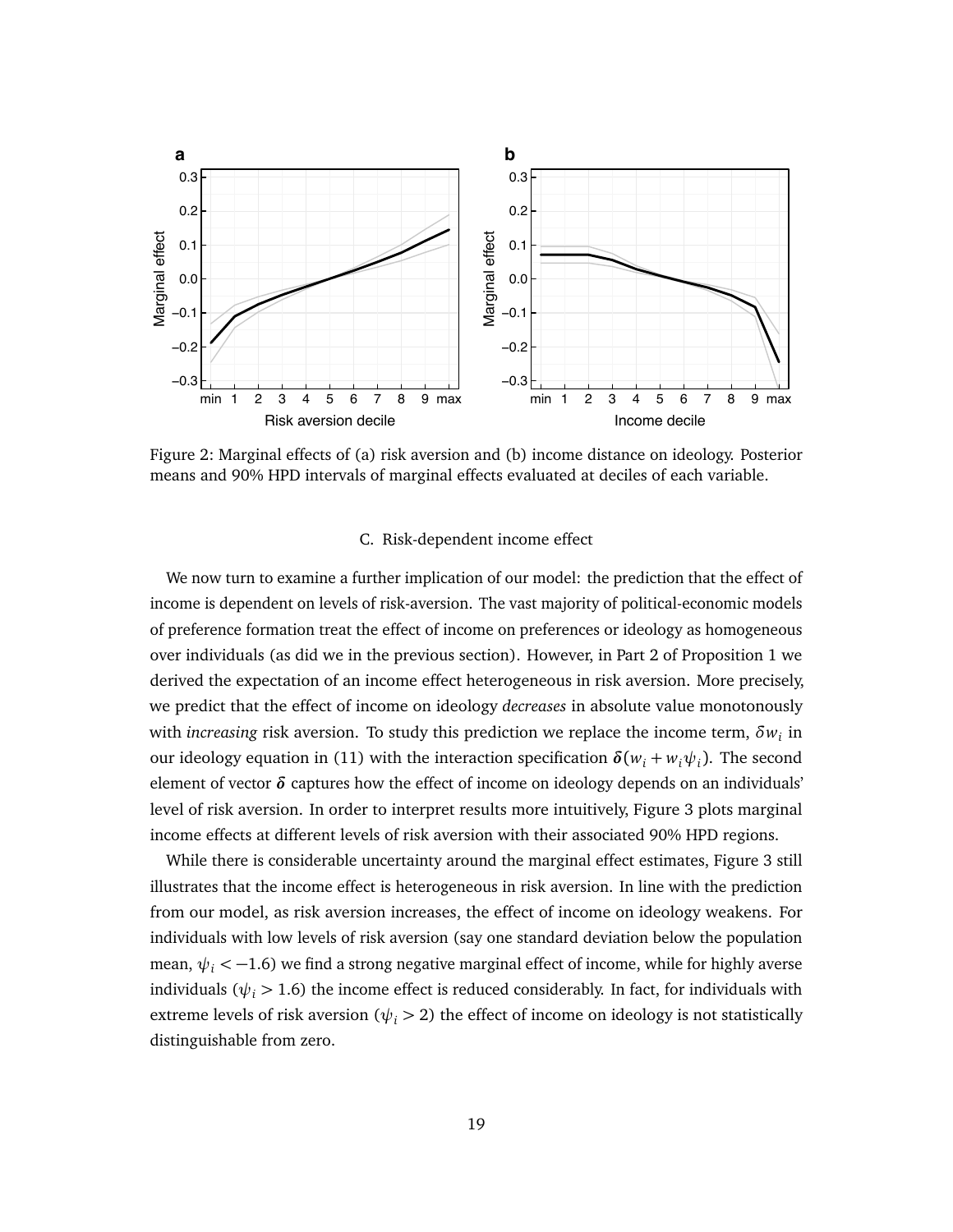

Figure 3: Marginal income effect at different levels of risk aversion

This finding has wider implications for existing political economic models invoking risk aversion. Remember that our results are based on a large-scale population sample, which is arguably better suited to detect high levels of risk aversion (than, say, a lab experiment involving students). Still, we do not find that individuals are so risk averse that an increase in income can increase support for social spending or induce a leftward shift in ideology, as hypothesized by Moene and Wallerstein in their seminal paper (Moene and Wallerstein 2001).

#### D. Robustness tests

To study the robustness of our results we conducted several additional analyses.

*Occupational risk* So far we have developed our analysis focusing on the central role of risk aversion controlling for a number of covariates. As discussed in the introduction, one factor receiving considerable attention in the recent literature is occupation-specific risk of unemployment (Rehm 2009; Cusack, Iversen, and Rehm 2006), which we have not included in our analysis. In Part 3 of Proposition 1 we show that risk aversion emerges as a distinct factor shaping preferences. In other words, we should find a substantively strong effect of risk aversion even when accounting for occupational unemployment risk. This is borne out empirically. Studying the distribution of risk aversion in occupational groups (not shown here), we do indeed find that at each level of occupational unemployment individuals are still highly heterogeneous in their levels of risk aversion. For a stricter statistical test, we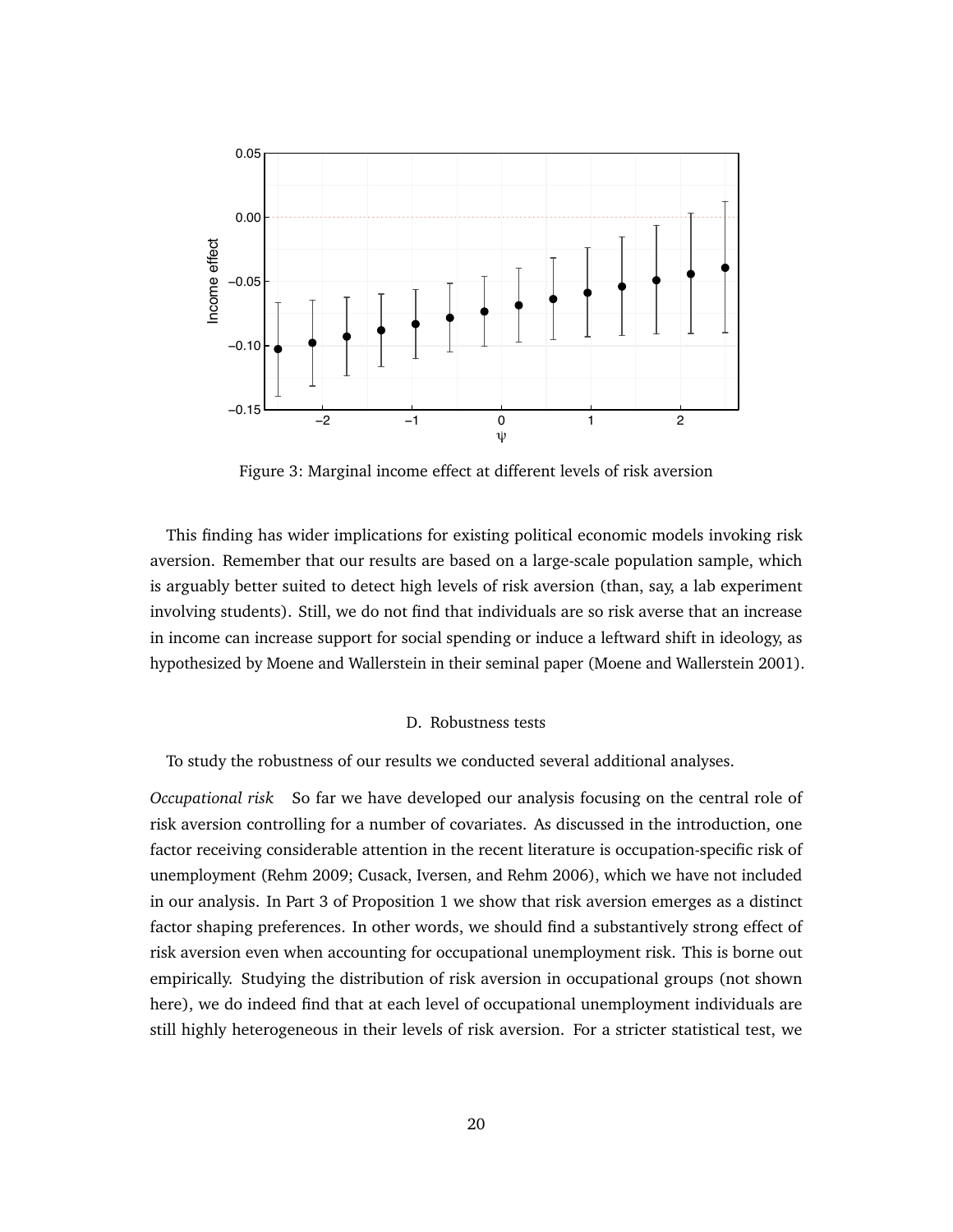include a direct measure of occupational unemployment risk (Rehm 2009; Cusack, Iversen, and Rehm 2006).<sup>22</sup> Our results show that, while occupational unemployment risk emerges as a significant factor shaping ideology, risk aversion remains highly relevant. Our estimate of risk aversion is 0.050*±*0.011.

*Non-economic motivations* We have developed our analytical model, explicitly allowing for the fact that an individual's ideology is possibly shaped by many considerations. One of these are spending preferences, whose dependency on risk aversion we have modeled systematically. As long as an increase in spending preferences yields a (left) shift in ideology we can analyze the effect of risk aversion. However, one might argue that an important conflicting element of ideology are values and moral considerations. While we do not have direct measures of these, we include religion as proxy to capture non-economic aspects of an individual's ideological position.<sup>23</sup> To the extent that religion is related to moral or value-based ideological considerations, we can capture this effect. Our results show that (as expected) religion does have an effect on ideology, but even after its inclusion risk aversion still emerges as highly relevant. Our estimated effect of risk aversion is 0.049*±*0.011.

*Wealth* In our previous analyses we only included an individual's current income, thus ignoring the role of wealth. Both positive and negative wealth shape an individual's economic security and thus have straightforward effect on (economic) ideology (see, e.g., Ansell 2014). The question is how their inclusion alters our estimate of risk aversion. We include a respondent's net wealth in 2007 (for details on its calculation see appendix A.3) in our ideology equation. We find the effect of risk aversion to still be highly relevant, albeit slightly reduced (estimated as 0.048*±*0.01).

#### VII. CONCLUSION

In this paper we establish the importance of risk aversion in shaping political ideology. We provide an explicit formal, political economy model that links the two ends of this relationship through an "economic" channel. Our argument is that more risk averse individuals demand more social spending to address risks, such as unemployment in the labor market. A greater demand for social spending in turn shifts individuals' ideological location to the left in the

 $22$ We measure occupational unemployment risk following Rehm (2009) by calculating occupational risk of unemployment from Labor force survey data. For each 2-digit occupation (ISCO) groups, we estimate the proportion of unemployed individuals. Our estimation takes into account survey sample inclusion probabilities.

<sup>&</sup>lt;sup>23</sup>We measure religion using an individual's denominational self-categorization, i.e., if she considers herself either Catholic, Protestant, member of another faith, or no faith at all.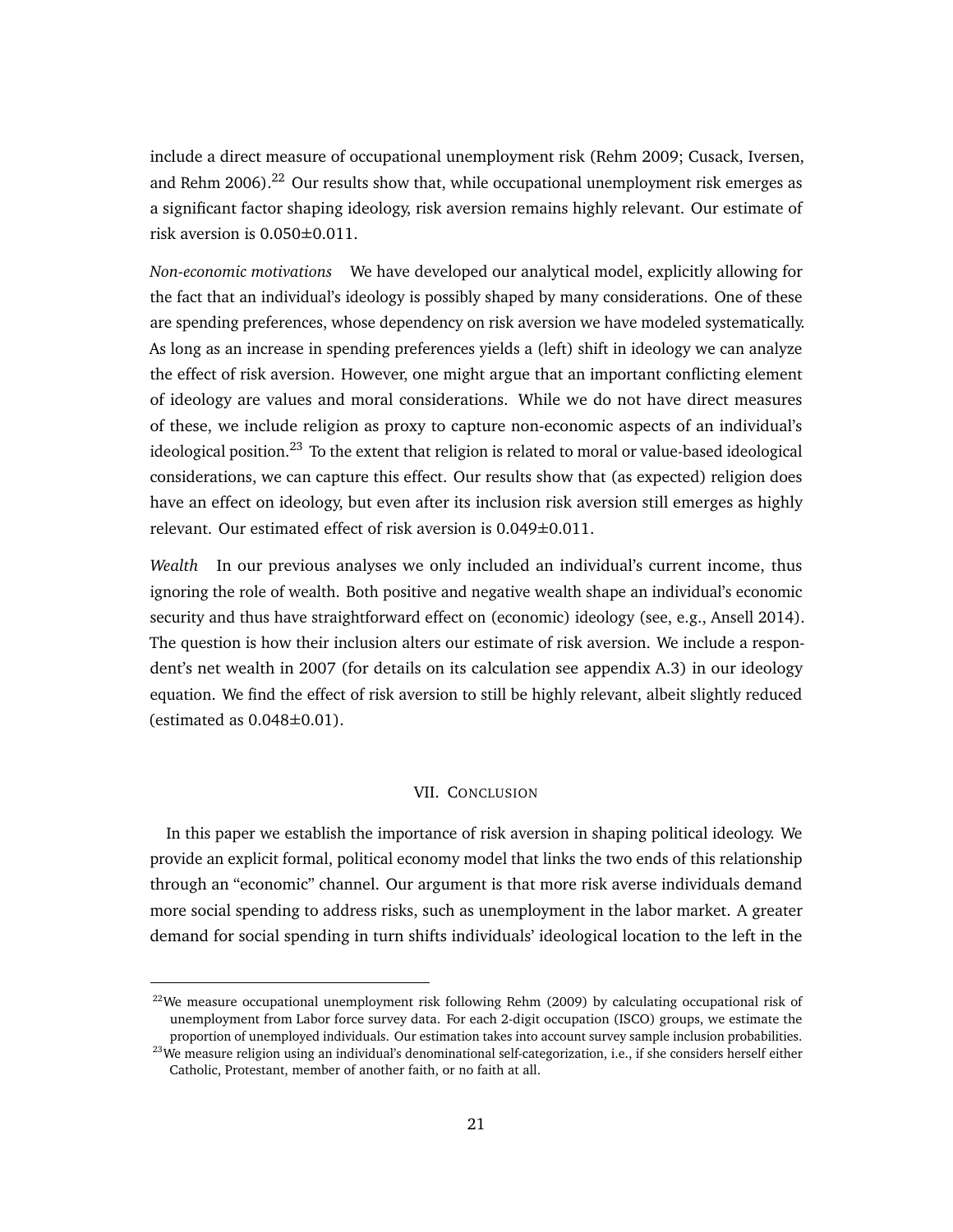political spectrum. We provide empirical evidence to support this argument. Our results support the conclusion that risk aversion is strongly related, both substantively and statistically, to individuals' political-ideological position on a left-right scale. This effect is robust to a variety of controls and specifications. The magnitude of the effect of risk aversion is approximately as strong as a person's income on political ideology. We also uncover evidence for another prediction of our model, namely that the effect of income on ideology is not constant over individuals. Rather, we find that the effect of income weakens as individuals become more risk averse.

Some important implications follow from our findings. Our results examine the essential, but hitherto untested, assumption of risk aversion in core models of political economy. Risk aversion is a critical ingredient in social insurance and skill specificity arguments for redistribution in respectively Moene and Wallerstein (2001) and Iversen and Soskice (2001). Our results support the assumption of risk aversion in both models. But we do not find (empirically) the extreme levels of risk aversion necessary to change the sign of an individual's income effect as hypothesized in Moene and Wallerstein (2001).

Finally, our formal model and its empirically tested predictions also contribute to our understanding of popular support for the welfare state. A virtue of our model is that we are now able to distinguish precisely the effects of risk aversion from those of unemployment risk. This later variable is the focus of much recent research. We do not wish to challenge the empirical importance of unemployment risk this research uncovers (e.g., Cusack, Iversen, and Rehm 2006; Rehm 2009, 2011b; Rehm, Hacker, and Schlesinger 2012). But our model illustrates that risk neutral individuals will have no desire for social insurance, but may prefer more social spending for purely redistributive reasons if they are subject to greater risk of unemployment. Thus, we argue that individuals' risk aversion better captures (and makes theoretically explicit) the *behavioral* elements underlying the insurance view of the welfare state.

## **REFERENCES**

- Achen, C. 2005. "Let's Put Garbage-Can Regressions and Garbage-Can Probits Where They Belong." *Conflict Management and Peace Science* 22 (4): 327–339.
- Alesina, A., and N. Fuchs-Schündeln. 2007. "Good-Bye Lenin (or Not?): The Effect of Communism on People's Preferences." *American Economic Review* 97 (4): 1507–1528.
- Anderson, J. A. 1984. "Regression and Ordered Categorical Variables." *Journal of the Royal Statistical Society B* 46 (1): 1–30.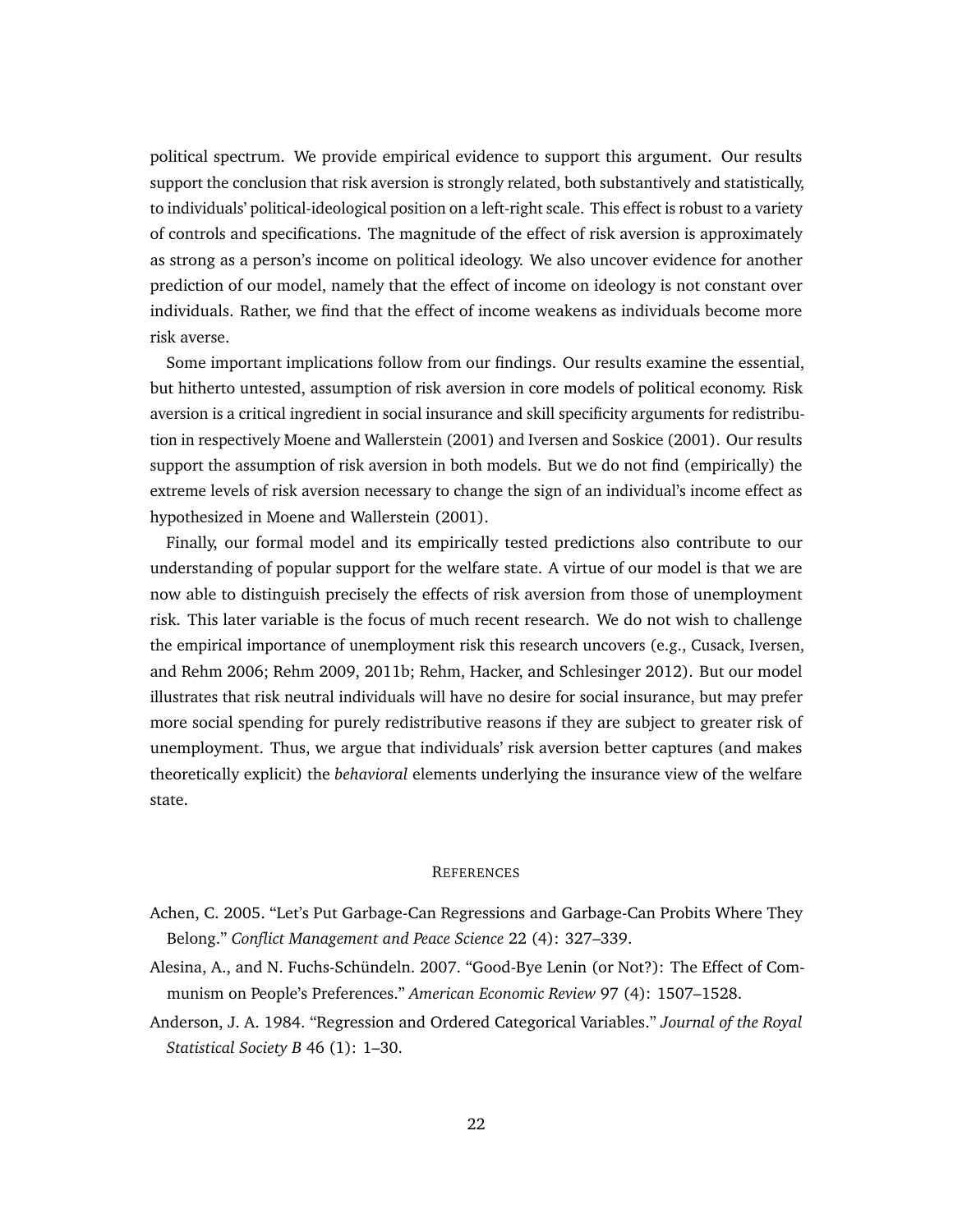- Anderson, T. W., and H. Rubin. 1956. "Statistical inference in factor analysis." In *Proceedings of the third Berkeley symposium on mathematical statistics and probability*, ed. J. Neyman. Vol. 5, Berkeley pp. 111–150.
- Ansell, B. 2014. "The Political Economy of Ownership: Housing Markets and the Welfare State." *American Political Science Review* 108 (2): 383–402.
- Bartholomew, D. 1988. "The sensitivity of latent trait analysis to choice of prior distribution." *British Journal of Mathematical and Statistical Psychology* 41 (1): 101–107.
- Camerer, C. F., and R. M. Hogarth. 1999. "The effects of financial incentives in experiments: A review and capital-labor-production framework." *Journal of Risk and Uncertainty* 19 (1-3): 7–42.
- Chesher, A. 1991. "The effect of measurement error." *Biometrika* 78 (3): 451–462.
- Cusack, T., T. Iversen, and P. Rehm. 2006. "Risks At Work: The Demand And Supply Sides Of Government Redistribution." *Oxford Review Of Economic Policy* 22 (3): 365–389.
- Dohmen, T. J., A. Falk, D. Huffman, U. Sunde, J. Schupp, and G. G. Wagner. 2005. "Individual risk attitudes: New evidence from a large, representative, experimentally-validated survey." IZA Discussion paper.
- Douglas, M., and A. Wildavsky. 1983. *Risk and culture: An essay on the selection of technological and environmental dangers*. Univ of California Press.
- Ferguson, T. S. 1983. "Bayesian density estimation by mixtures of normal distributions." In *Recent Advances in Statistics*, ed. M. Rizvi, J. Rustagi, and D. Siegmund. Number 1983 New York: Academic Press.
- Frick, J. R., M. M. Grabka, and J. Marcus. 2007. "Editing and Multiple Imputation of Item-Non-Response in the 2002 Wealth Module of the German Socio-Economic Panel (SOEP)." SOEP Survey Papers, No. 148.
- Fuller, W. A. 1987. *Measurement error models*. New York: John Wiley & Sons.
- Gerber, A. S., G. a. Huber, D. Doherty, C. M. Dowling, and S. E. Ha. 2010. "Personality and Political Attitudes: Relationships across Issue Domains and Political Contexts." *American Political Science Review* 104 (01): 111.
- Gill, J. 2014. *Bayesian Methods. A Social and Behavioral Sciences Approach. 3rd Edition*. Boca Raton: Chapman & Hall.
- Haisken-DeNew, J. P., and J. R. Frick. 2005. Desktop Companion to the German Socio-Economic Panel (SOEP). Technical report.
- Hinich, M. J., and M. C. Munger. 1992. "A spatial theory of ideology." *Journal of Theoretical Politics* 4 (1): 5–30.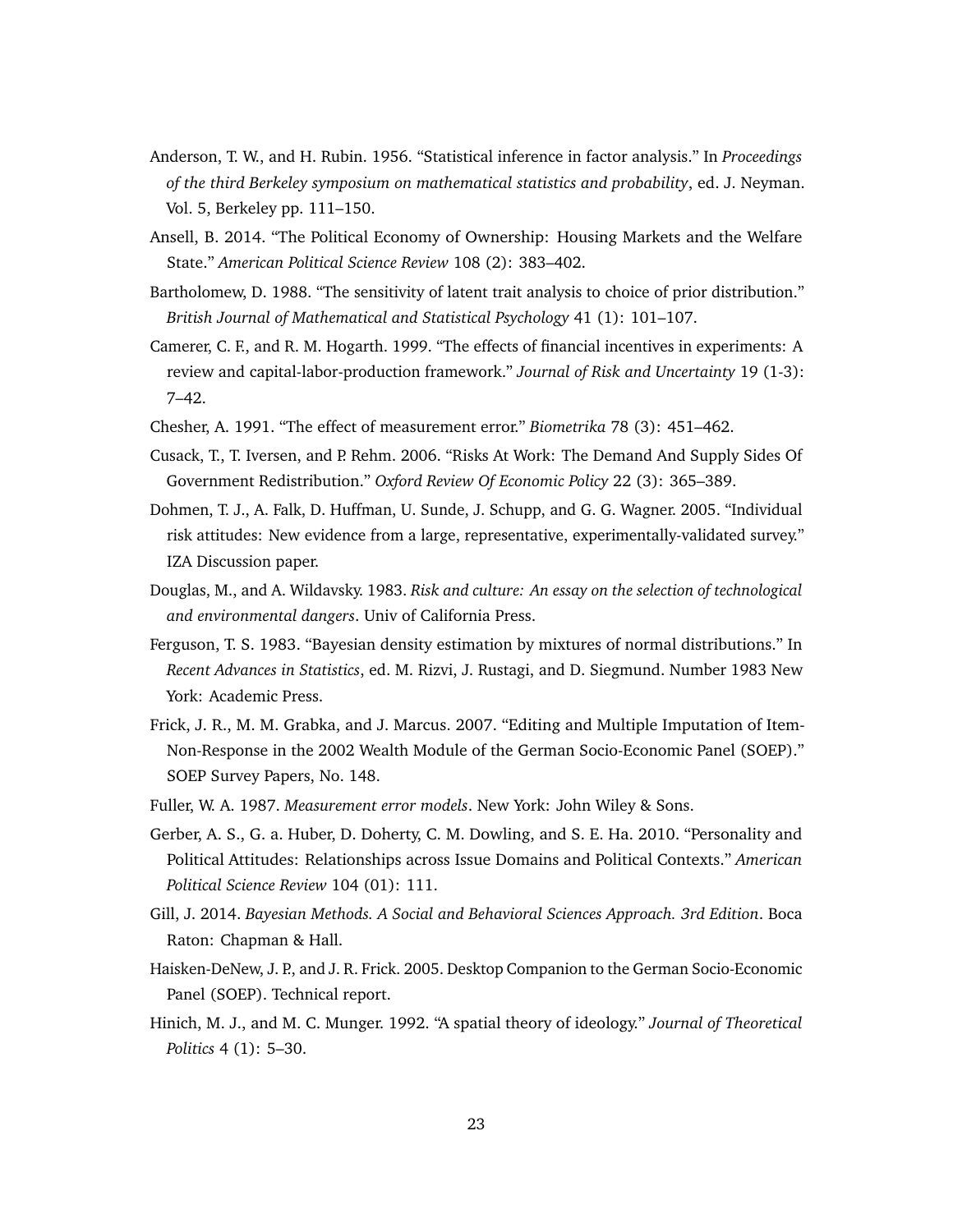- Hinich, M. J., and M. C. Munger. 1996. *Ideology and the theory of political choice*. University of Michigan Press.
- Holt, C. A., and S. K. Laury. 2002. "Risk aversion and incentive effects." *American Economic Review* 92 (5): 1644–1655.
- Iversen, T., and D. Soskice. 2001. "An Asset Theory of Social Policy Preferences." *American Political Science Review* 95 (4): 875–893.
- Jackman, S. 2008. "Measurement." In *Oxford Handbook of Political Methodology*, ed. J. M. Box-steffensmeier, H. E. Brady, and D. Collier. Oxford: Oxford University Press.
- Jackman, S. D. 2009. *Bayesian Analysis for the Social Sciences*. New York: Wiley.
- Kam, C. D. 2012. "Risk attitudes and political participation." *American Journal of Political Science* 56 (4): 817–836.
- Moene, K. O., and M. Wallerstein. 2001. "Inequality, Social Insurance and Redistribution." *American Political Science Review* 95 (4): 859–874.
- Mondak, J. J., and K. D. Halperin. 2008. "A framework for the study of personality and political behaviour." *British Journal of Political Science* 38 (02): 335–362.
- Mondak, J. J., M. V. Hibbing, D. Canache, M. A. Seligson, and M. R. Anderson. 2010. "Personality and civic engagement: An integrative framework for the study of trait effects on political behavior." *American Political Science Review* 104 (01): 85–110.
- Morton, R., J.-R. Tyran, and E. Wengstrom. 2011. "Income and Ideology: How Personality Traits, Cognitive Abilities, and Education Shape Political Attitudes." Discussion Papers. Department of Economics, University of Copenhagen.
- Quinn, K. M. 2004. "Bayesian Factor Analysis for Mixed Ordinal and Continuous Responses." *Political Analysis* 12: 338–353.
- Rehm, P. 2009. "Risks and Redistribution: An Individual-Level Analysis." *Comparative Political Studies* 42 (7): 855–881.
- Rehm, P. 2011a. "Risk Inequality and the Polarized American Electorate." *British Journal of Political Science* 41 (2): 363–387.
- Rehm, P. 2011b. "Social policy by popular demand." *World Politics* 63 (02): 271–299.
- Rehm, P., J. S. Hacker, and M. Schlesinger. 2012. "Insecure alliances: Risk, inequality, and support for the welfare state." *American Political Science Review* 106 (02): 386–406.
- Rossi, P. 2014. *Bayesian Non-and Semi-parametric Methods and Applications*. Princeton: Princeton University Press.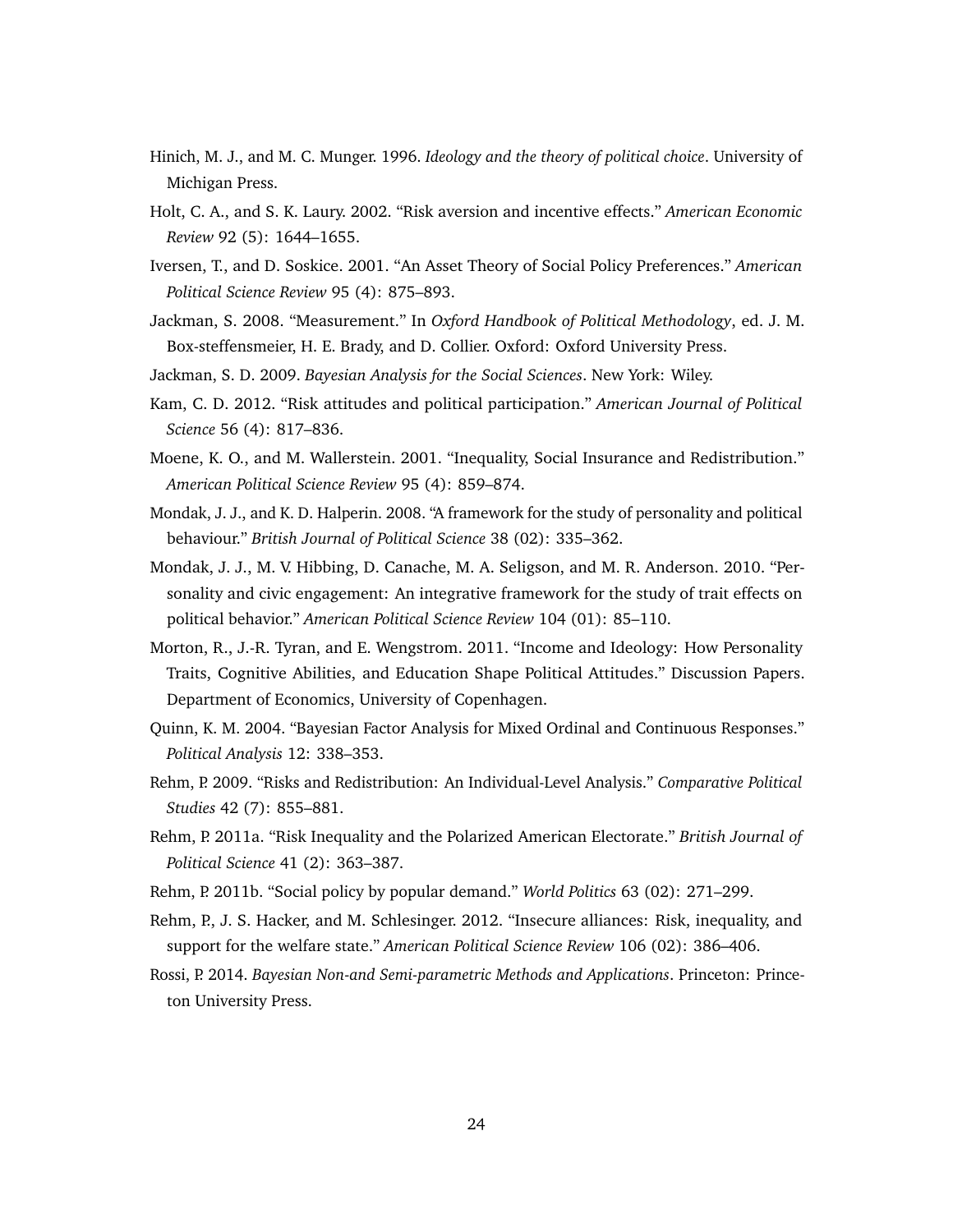- Rothschild, M., and J. E. Stiglitz. 1970. "Increasing risk: I. A definition." *Journal of Economic theory* 2 (3): 225–243.
- Skrondal, A., and S. Rabe-Hesketh. 2004. *Generalized latent variable modeling: Multilevel, longitudinal and structural equation models*. Boca Raton: Chapman & Hall.
- Vecchione, M., and G. V. Caprara. 2009. "Personality determinants of political participation: The contribution of traits and self-efficacy beliefs." *Personality and Individual Differences* 46 (4): 487–492.
- Wagner, G. G., J. R. Frick, and J. Schupp. 2007. "The German Socio-Economic Panel Study (SOEP)–Scope, Evolution and Enhancements." *Schmollers Jahrbuch* 127 (1): 139–169.
- Wansbeek, T., and E. Meijer. 2000. *Measurement Error and Latent Variables in Econometrics*. Amsterdam: North Holland.
- Weber, E. U., A.-R. Blais, and N. E. Betz. 2002. "A domain-specific risk-attitude scale: Measuring risk perceptions and risk behaviors." *Journal of Behavioral Decision Making* 15: 263–290.
- Wedel, M., and W. A. Kamakura. 2001. "Factor analysis with (mixed) observed and latent variables in the exponential family." *Psychometrika* 66 (4): 515–530.
- Wildavsky, A. 1987. "Choosing preferences by constructing institutions: A cultural theory of preference formation." *American Political Science Review* 81 (01): 3–21.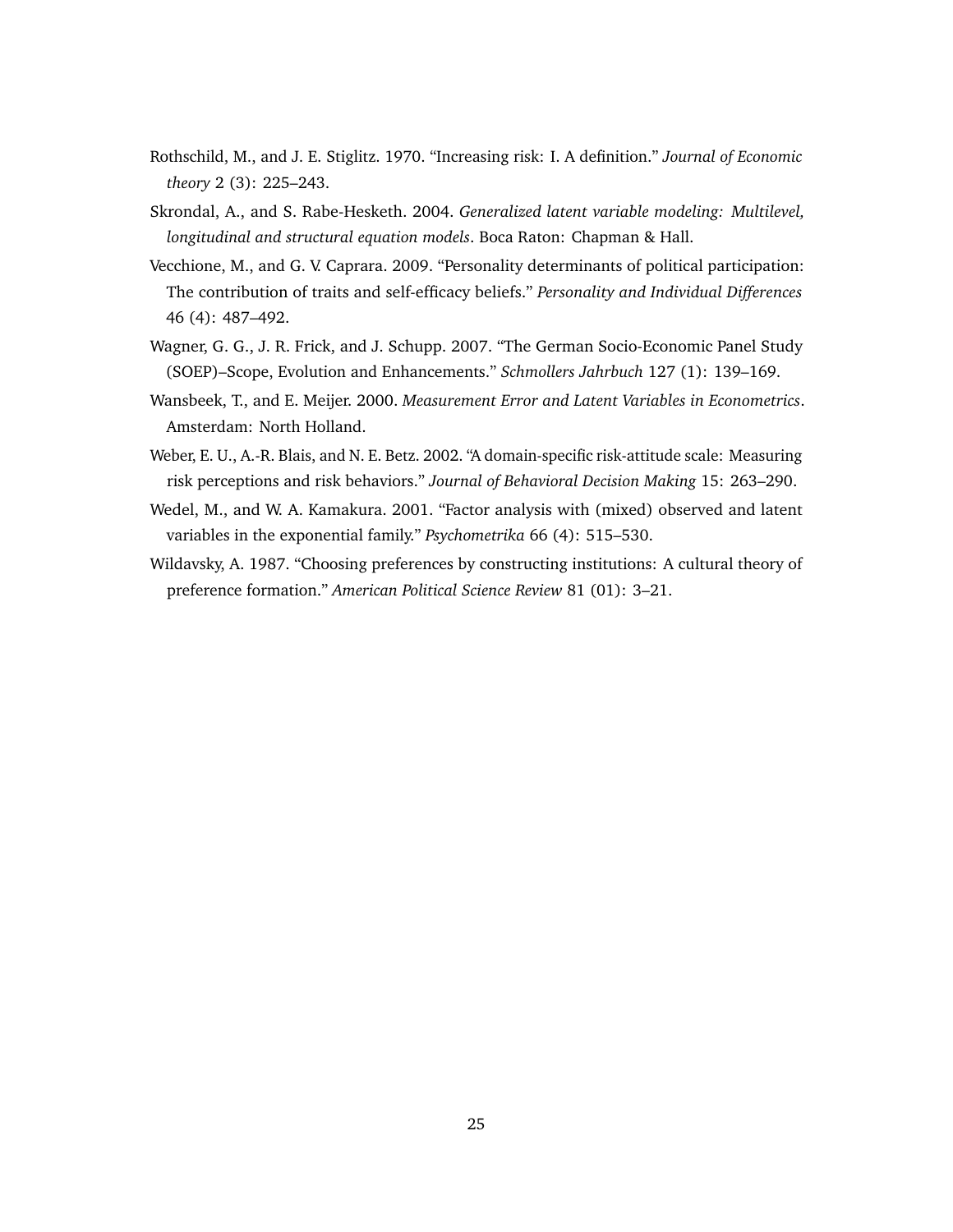#### A. APPENDIX

#### A.1. Equilibrium Uniqueness and Existence

**Proposition 2.** An equilibrium is a triple,  $\{l_s^*, \tau_s^*, \bar{x}_{i,s}\}$ . For each  $s$ , an equilibrium exists and is *unique.*

We begin at the final stage of the model. Only employed workers supply labor, so each employed worker chooses *l* to maximize utility  $u(c<sub>E</sub>)$  subject to her consumption (5), and taking taxes and transfers as given. Taking the derivative of this equation and setting it equal to zero, leads to the unique equilibrium value of labor supply for each type:

$$
l_w^* = C_l^{-1} [(1 - \tau)w]
$$
\n(12)

Existence and uniqueness is ensured by the convexity of  $C(\cdot)$ . Convexity of  $C(\cdot)$  also implies that  $l^*_w$  is increasing in *l*, decreasing in  $\tau$ . Also note that  $l^*_w$  does not depend on  $\sigma$ . Hence, we subscript with *w* rather than *s*. For the same reason we will write income as  $y_w = w l_w^*$ . Finally we will assume that  $C_l^{-1}(\cdot)$  is a weakly concave function, which will ensure that the second-order conditions are straightforwardly met.

We turn now to workers' social spending preferences. The program is:

$$
\max_{\tau} q_s u(c_E) + (1 - q_s) u(c_N) \tag{13}
$$

subject to the consumption constraints (5) and (6) and the government budget constraint (4). Applying the envelope theorem, this gives the first-order condition for  $\tau$  as

$$
q_s u'(c_E) \left[ \left( \frac{\chi}{\bar{q}} \right) (\bar{z} + \tau \bar{z}_\tau) - y_w \right] + (1 - q_s) u'(c_N) \left( \frac{1 - \chi}{1 - \bar{q}} \right) (\bar{z} + \tau \bar{z}_\tau) = 0. \tag{14}
$$

Two implications should be clear from this first-order condition. First,  $\bar{z} > 0$  represents the marginal benefit of the transfer and  $\tau \bar{z}_{\tau} < 0$  represents the marginal cost. Second, since  $y_w$  < 0, satisfing the first-order condition requires  $(\bar{z} + \tau \bar{z}_\tau) - y_w \le 0$  and  $(\bar{z} + \tau \bar{z}_\tau) \ge 0$ . These implications will be important for the proofs that follow.

To give the first-order condition some intuition, let  $\xi(\bar{z}, \tau) \equiv \bar{z}_{\tau}(\tau/\bar{z}) < 0$  be the elasticity of public funds with respect to the tax rate. Then, when social spending is targeted to the unemployed ( $\chi = 0$ ), after rearranging (14) the optimal level of social spending  $\tau_s^*$  is given by:

$$
1 - \left(\frac{q_s}{1 - q_s}\right) \left(\frac{u'(c_E)}{u'(c_N)}\right) \frac{y_w}{\bar{z}} + (1 - \bar{q})\xi(\bar{z}, \tau) = 0 \tag{15}
$$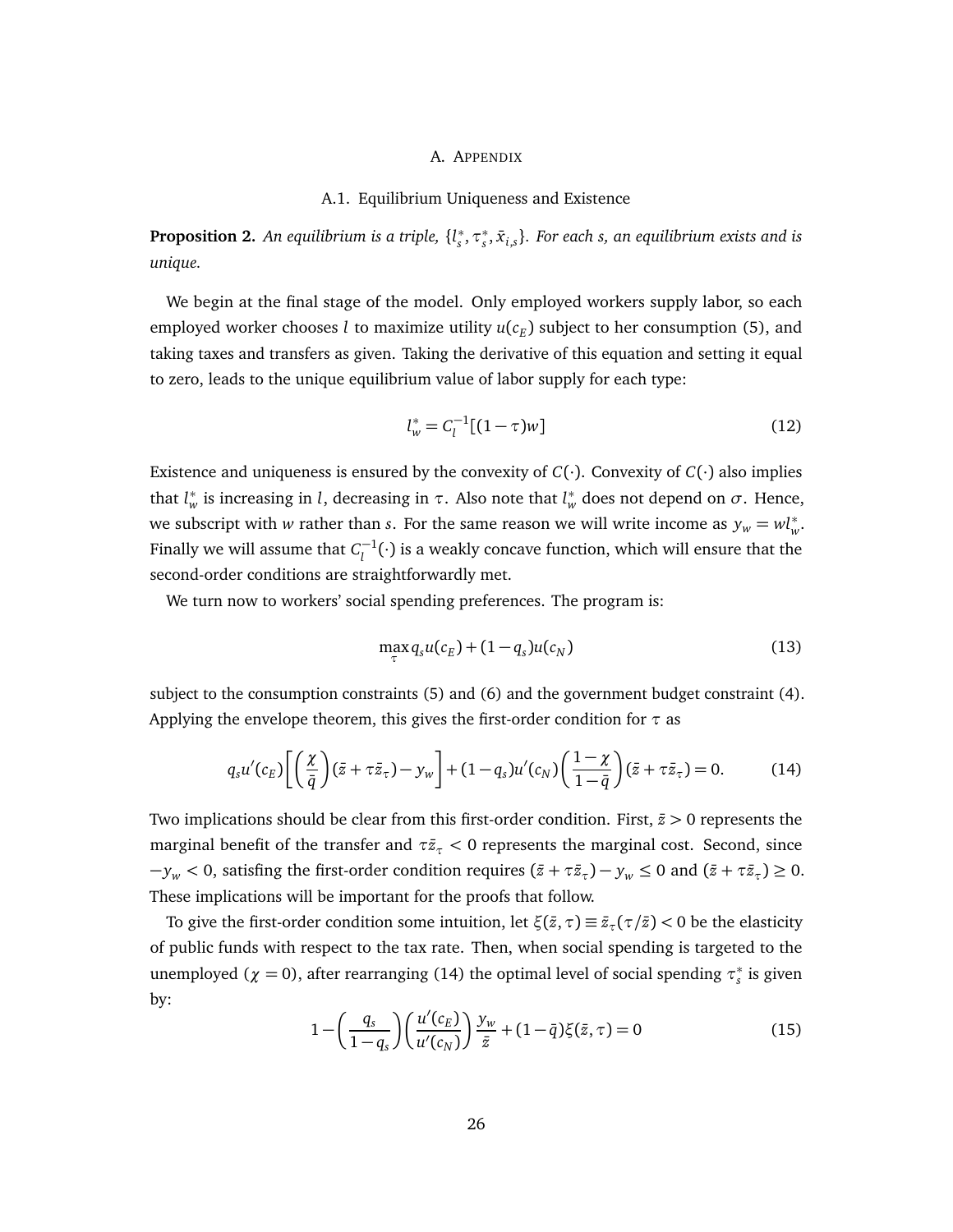When transfers are universal ( $\chi = \bar{q}$ ), the first-order condition can be rearranged to give:

$$
1 - \left(\frac{q_s}{1 - q_s}\right) \left(\frac{u'(c_E)}{u'(c_N)}\right) \left[\frac{y_w}{\bar{z}} - (1 + \xi(\bar{z}, \tau))\right] + \xi(\bar{z}, \tau) = 0. \tag{16}
$$

Finally, when transfers are targeted to employed workers ( $\chi = 1$ ), the first-order condition is:

$$
1 - \frac{y_w}{\bar{z}} + \xi(\bar{z}, \tau) = 0
$$
 (17)

These formulations of the first-order condition are convenient, since they capture the three critical effects of Proposition 1. The term  $q_s/(1-q_s)$  captures the effect of unemployment risk. The  $u'(c_E)/u'(c_N)$  term is the marginal rate of substitution between employed and unemployed consumption, and captures the effect of risk aversion. The  $y_w/\bar{z}$  term is the ratio between individual income and average government revenues, which captures the (pure) income effect.

It is easily checked that the second-order condition is satisfied. From the concavity of  $C_l^{-1}(\cdot),$ differentiating equation (14) once again with respect to  $\tau$  yields a strictly negative expression. This condition ensures the existence and uniqueness of an individually-optimal choice of social spending,  $\tau_s^*$ .

Finally, we derive the effect of social spending preferences on an individual's ideological location. Let policy *i* represent social spending, then  $\bar{x}_{i,s}(\tau_s^*) = \tau_s^*$ . We then can say that anything that increases (decreases) an individual *s*'s social spending preferences moves her ideologically to the left (right):  $\partial \bar{x}_{i,s} / \partial \tau_s^* = 1 > 0$ .

 $\Box$ 

#### A.2. Proof of Proposition 1

Since the second-order conditions are satisfied, by the implicit function theorem the sign of *@ ⌧*⇤ *<sup>s</sup> /@ m* for any parameter *m* is the sign of *dm*. Further, by applying the Chain Rule, it then follows that a change in any parameter has an effect with identical sign, that is,  $sign(\partial \bar{x}_{i,s}/\partial \tau_s^* \cdot \partial \tau_s^*/\partial m) = sign(\partial \tau_s^*/\partial m).$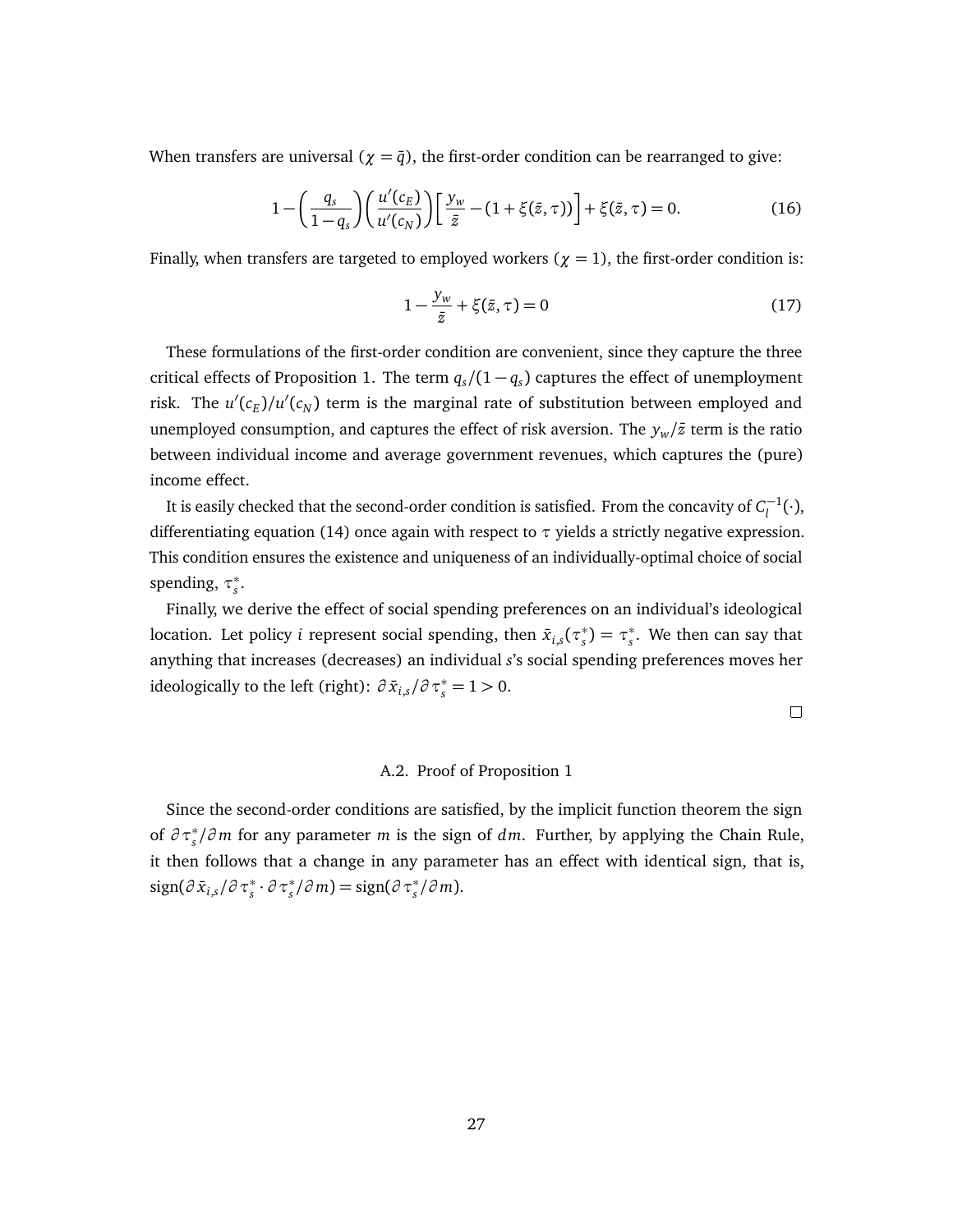Beginning with the effects of risk aversion, differentiate equation (14) with respect to  $\sigma$  to get:

$$
-q_s u'(c_E) \ln(c_E) \left[ \left( \frac{\chi}{\bar{q}} \right) (\bar{z} + \tau \bar{z}_{\tau}) - y_w \right] - (1 - q_s) u'(c_N) \ln(c_N) \left( \frac{1 - \chi}{1 - \bar{q}} \right) (\bar{z} + \tau \bar{z}_{\tau}) \quad (18)
$$

This equation is identical to (14) except the ln(*·*) terms and the possible changes in sign. Therefore, since  $c_E \geq c_N$  is always true and implies  $ln(c_E) \geq ln(c_N)$ , the entire expression is always positive.<sup>24</sup> Note that in the case  $\chi = 1$ , equation (18) becomes

$$
-q_s u'(c_E) \ln(c_E) \left[ \left( \frac{1}{\bar{q}} \right) (\bar{z} + \tau \bar{z}_\tau) - y_w \right],
$$

which from the first-order condition in that case,  $(1/\bar{q})(\bar{z} + \tau \bar{z}_{\tau}) - y_w = 0$ , must be zero. Intuitively, risk aversion plays no role in social-policy preferences when transfers have no insurance element to them. Thus, except in this limiting case, an increase in risk aversion always increases social spending preferences:  $\partial \tau_s^* / \partial \sigma > 0$ .

Turning to income, differentiate equation (14) with respect to  $y_w$  and write:

$$
u'(c_E)(\sigma\mu - 1) \tag{19}
$$

using the fact that  $\sigma = -cu''(c)/u'(c)$  and where,

$$
\mu = \frac{[y_w - (\chi/\bar{q})(\bar{z} + \tau \bar{z}_\tau)](1-\tau)}{[(1-\tau)y_w + (\chi/\bar{q})\tau \bar{z} - C(l)]}.
$$
\n(20)

Moene and Wallerstein (2001) call  $\mu$  the elasticity of consumption when working with respect to  $1 - \tau$ . Start with the case  $\gamma = 0$ , which makes  $\mu$  in equation (20), denoted  $\mu' = (1-\tau)y_w/[(1-\tau)y_w - C(l)] > 1$ . Let  $\sigma'$  be the value of  $\sigma$  that gives  $\sigma'\mu' - 1 = 0$ . Then equation (19) is nonnegative for all  $\sigma \ge \sigma'$  and negative for all  $\sigma < \sigma'$ . Thus, in the case  $\chi = 0$ ,  $\partial \tau_s^* / \partial y_w \ge 0$  for all  $\sigma \ge \sigma'$  and  $\partial \tau_s^* / \partial y_w < 0$  for all  $\sigma < \sigma'$ .

An analogous argument holds for the case  $\chi = \bar{q}$ . Let  $\mu''$  be the value of (20) when  $\chi = \bar{q}$ . For any value of  $\tau$ , we have  $y_w - (\bar{z} + \tau \bar{z}_\tau) < y_w$  and  $(1 - \tau)y_w + \tau \bar{z} - C(l) > (1 - \tau)y_w - C(l)$ .

<sup>&</sup>lt;sup>24</sup>Note in particular that the term on the left of (18) is positive for all  $c_E \ge 1$  and larger in absolute value than the term on the right, which is nonpositive for all  $c_N \geq 1$ . For all  $c_E \geq 1$  and all  $0 \leq c_N < 1$ , the whole expression is positive. Finally, for all  $0 \le c_E < 1$  and all  $0 \le c_N < 1$  the term on the left is negative and smaller in absolute value than the term on the right, which is positive, which again makes the entire expression positive.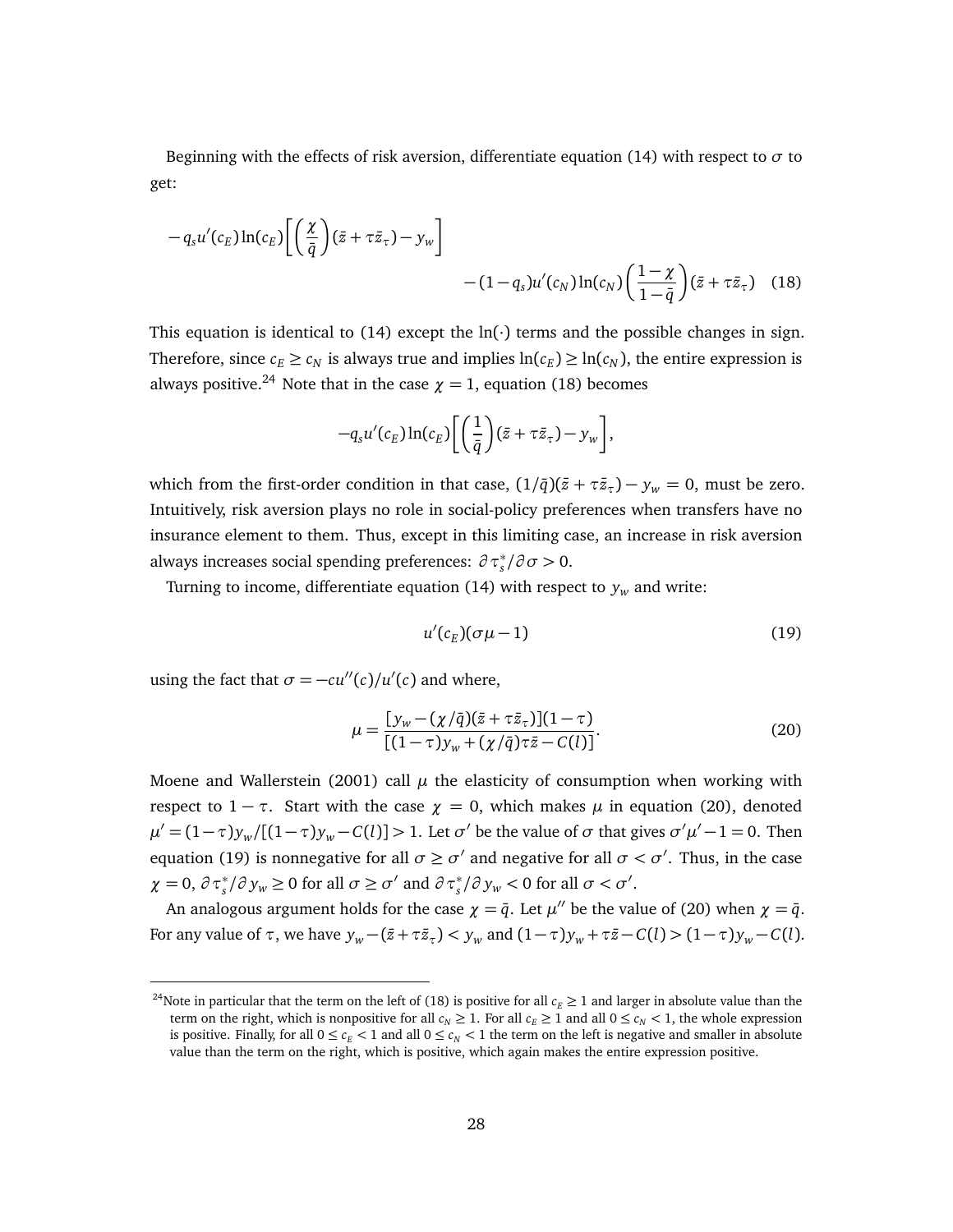Therefore, it is clear that  $[y_w - (\bar{z} + \tau \bar{z}_\tau)](1 - \tau) / [(1 - \tau)y_w + \tau \bar{z} - C(l)] = \mu'' < \mu'$ . This implies that  $\sigma'' > \sigma'$ , where  $\sigma''$  is the value of  $\sigma$  for which (19) equals zero when  $\chi = \bar{q}$ . Thus, in the case  $\chi = \bar{q}$ ,  $\partial \tau_s^* / \partial y_w \ge 0$  for all  $\sigma \ge \sigma''$  and  $\partial \tau_s^* / \partial y_w < 0$  for all  $\sigma < \sigma''$ .

Finally, for  $\chi = 1$ , this value of  $\chi$  implies from the first-order condition that  $(1/\bar{q})(\bar{z}+\tau\bar{z}_{\tau})$  $y_w = 0$ . Hence, (19) is negative for  $\chi = 1$  and  $\partial \tau_s^* / \partial y_w < 0$  for all  $\sigma$ .

Finally, we examine the effects of employment and unemployment. Differentiating equation (14) with respect to  $q_s$  we obtain:

$$
u'(c_E)\left[\left(\frac{\chi}{\bar{q}}\right)(\bar{z}+\tau\bar{z}_{\tau})-y_w\right]-u'(c_N)\left(\frac{1-\chi}{1-\bar{q}}\right)(\bar{z}+\tau\bar{z}_{\tau})\leq 0\tag{21}
$$

which is negative by the first-order condition. Note that for  $\chi = 1$ , this expression is equal to zero, so some universality is again essential for unemployment risk to influence social spending preferences. Thus, *s*'s ideal tax rate is decreasing in her employment rate, and therefore increasing in her unemployment rate:  $\partial \tau_s^* / \partial (1 - q_s) \ge 0$  for all  $\chi < 1$ .

 $\Box$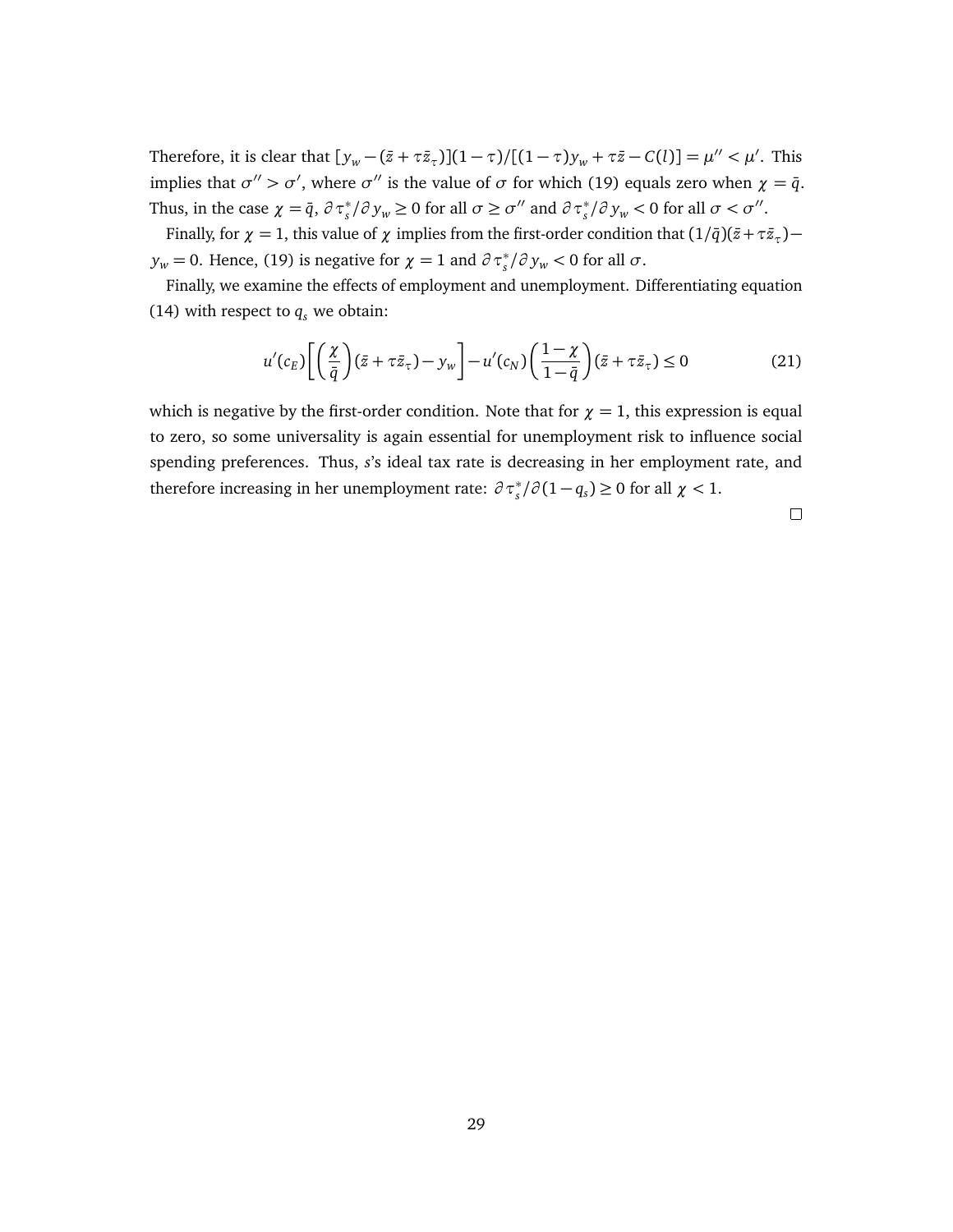# A.3. Data details

|  | <i>Descriptive statistics</i> Table A.1 shows descriptive statistics of all variables. |  |
|--|----------------------------------------------------------------------------------------|--|
|--|----------------------------------------------------------------------------------------|--|

|                                | Mean  | SD    |
|--------------------------------|-------|-------|
| Risks while driving            | 6.78  | 2.57  |
| Financial risks                | 8.02  | 2.14  |
| Risks in leisure, sports       | 6.60  | 2.57  |
| Risks in occupation            | 6.54  | 2.65  |
| General risk taking            | 6.12  | 2.16  |
| Ideology (right-left)          | 5.33  | 1.63  |
| Age                            | 44.45 | 11.86 |
| Education                      | 12.38 | 2.60  |
| Income distance (in 1000 Euro) | 0.00  | 2.00  |
| Household size                 | 2.80  | 1.24  |
| Unemployment experience        | 1.17  | 2.51  |
| Hours worked                   | 27.84 | 20.36 |
| Female                         |       | 52%   |
| East                           |       | 27%   |
| Unemployed                     |       | 8%    |
| Self-employed                  |       | 7%    |
| Foreigner                      |       | 6%    |
| Union member                   |       | 14%   |

Table A.1: Descriptive statistics of estimation sample

*Calculation of wealth* Obtaining information on wealth on the individual level is notoriously difficult. In 2007 SOEP includes a comprehensive wealth module with a detailed set of wealth-related items similar to the British Household Panel Study. An individual's *net wealth* is captured by several components displayed in Table A.2.

Missing responses are particularly problematic when trying to assess an individual's wealth (especially if nonresponse is systematically related to certain wealth components). SOEP provides imputation (accounting for selection effects) of all wealth components using detailed respondent information. For an extensive documentation see Frick, Grabka, and Marcus (2007). Here we use a simple aggregate of all imputed values.

Figure A.1 plots the kernel density estimate of wealth in our sample.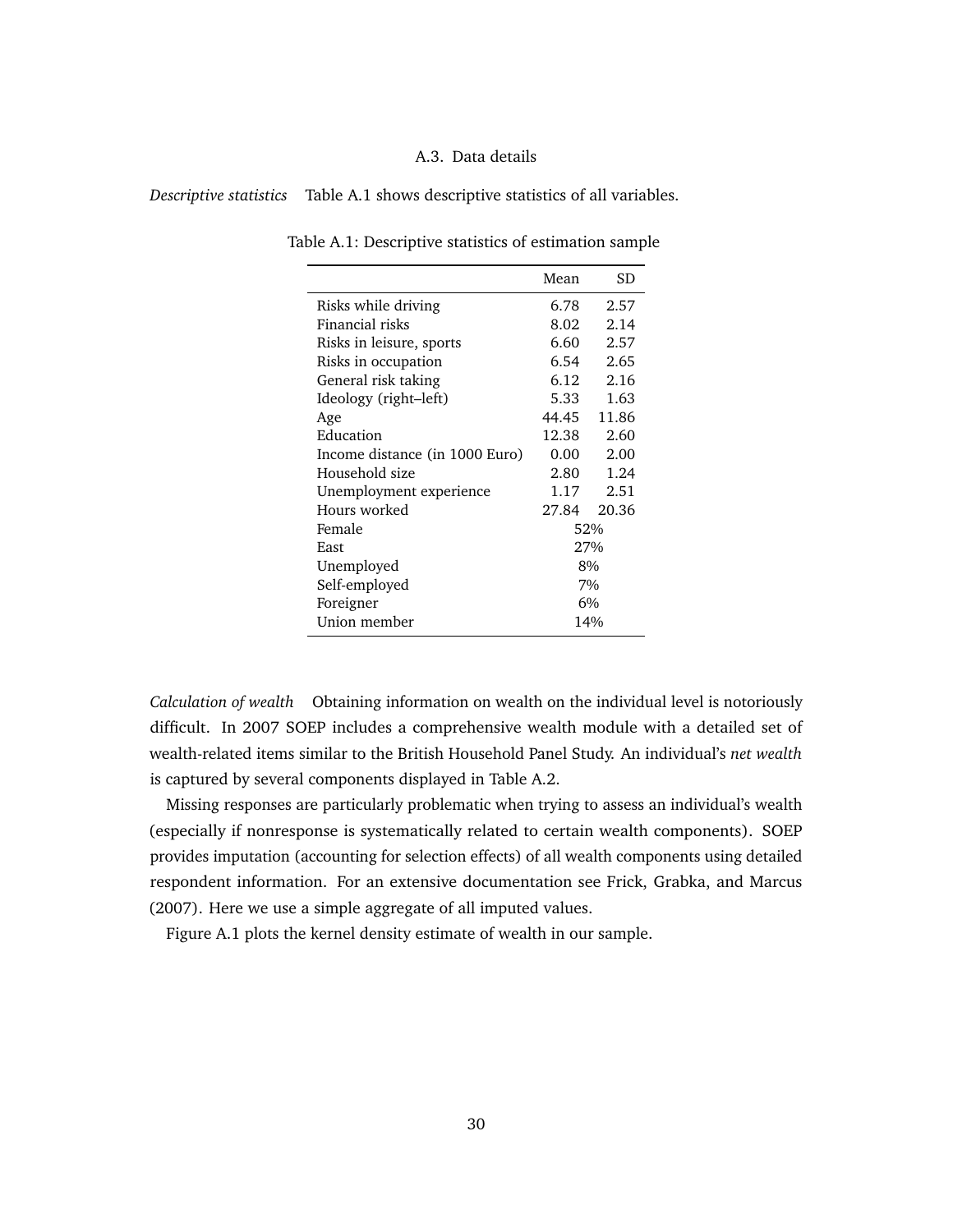Table A.2: Wealth components

- + owner-occupied property
- + financial & assets
- + business assets
- + tangible assets
- + private pensions (incl. life insurance)
- $=$  Gross wealth
- debt owner-occupied property
- other property debt
- consumer debt
- $=$  Net wealth

Note: Property values are evaluated at market prices



Figure A.1: Density of wealth in sample

# A.4. Prior parameter distributions and values

Table A.3 shows prior distributions and prior values for our model in the main text. Columns 'Prior test' 1 and 2 display alternative parametrizations to check for the robustness of our analysis against changes in prior values. Test 1 specifies a priori variances 10 times larger than in our main model. Test 2 uses a different parametrization of the inverse gamma prior for all variances in the model. Under both prior checks we obtain virtually indistinguishable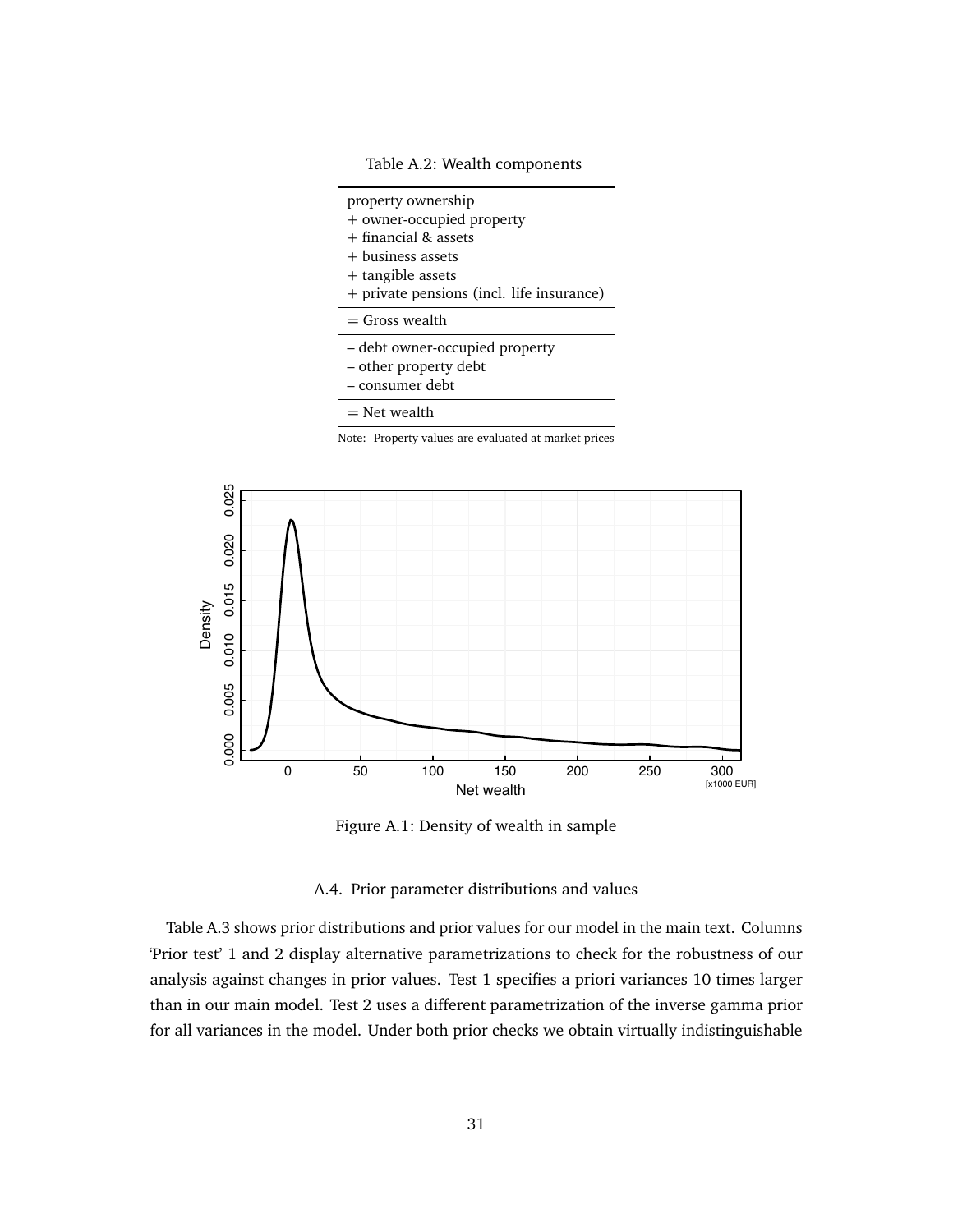parameter estimates for our central model parameters. For example, after rounding to two significant digits, under both test 1 and 2 we estimate  $\gamma$  as 0.05 with a posterior SD of 0.01.